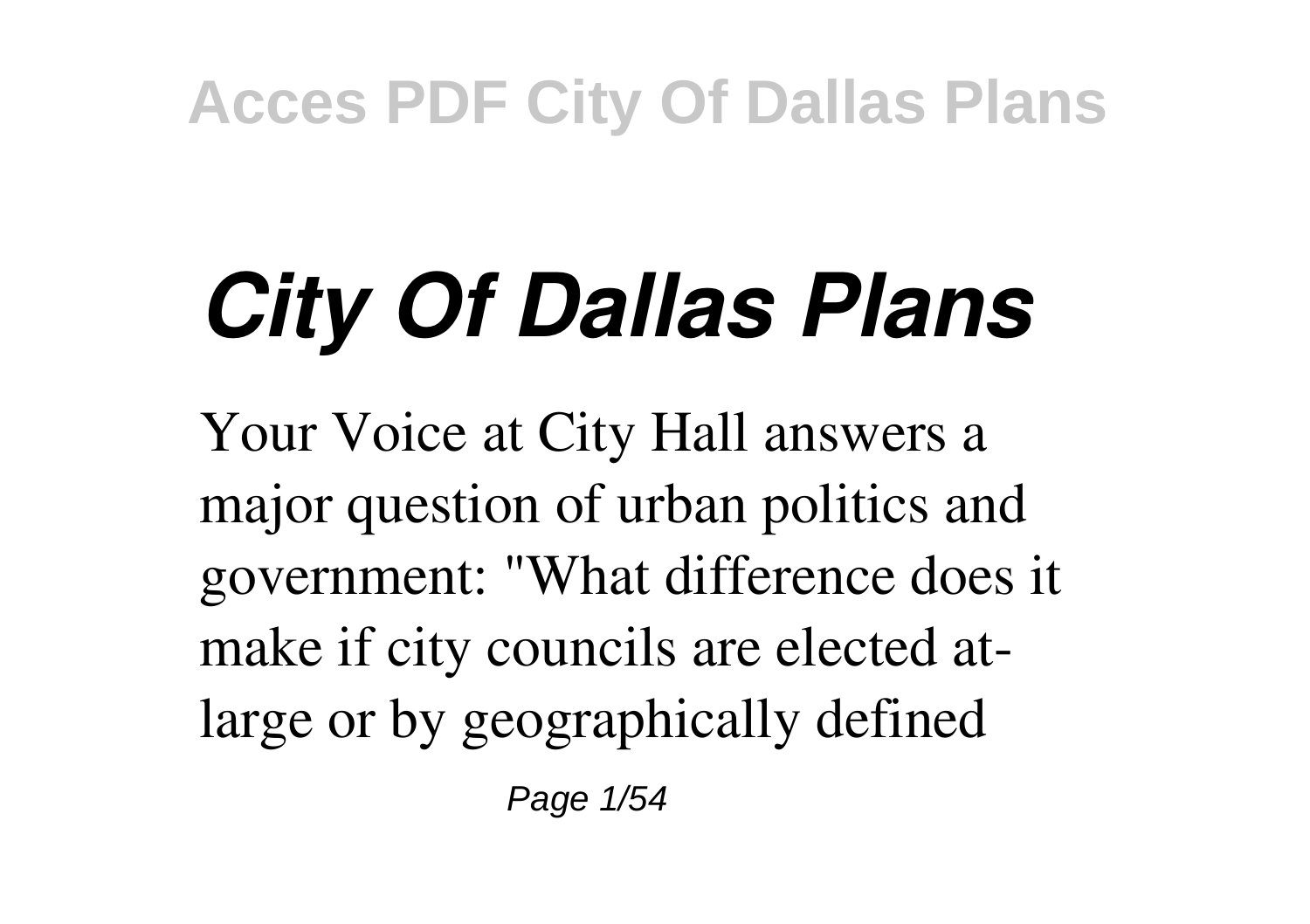districts or wards?" During the past fifteen years, numerous American cities, particularly those in the South and Southwest, have witnessed efforts to replace at-large councils with district systems. Prior studies have reported that geographically concentrated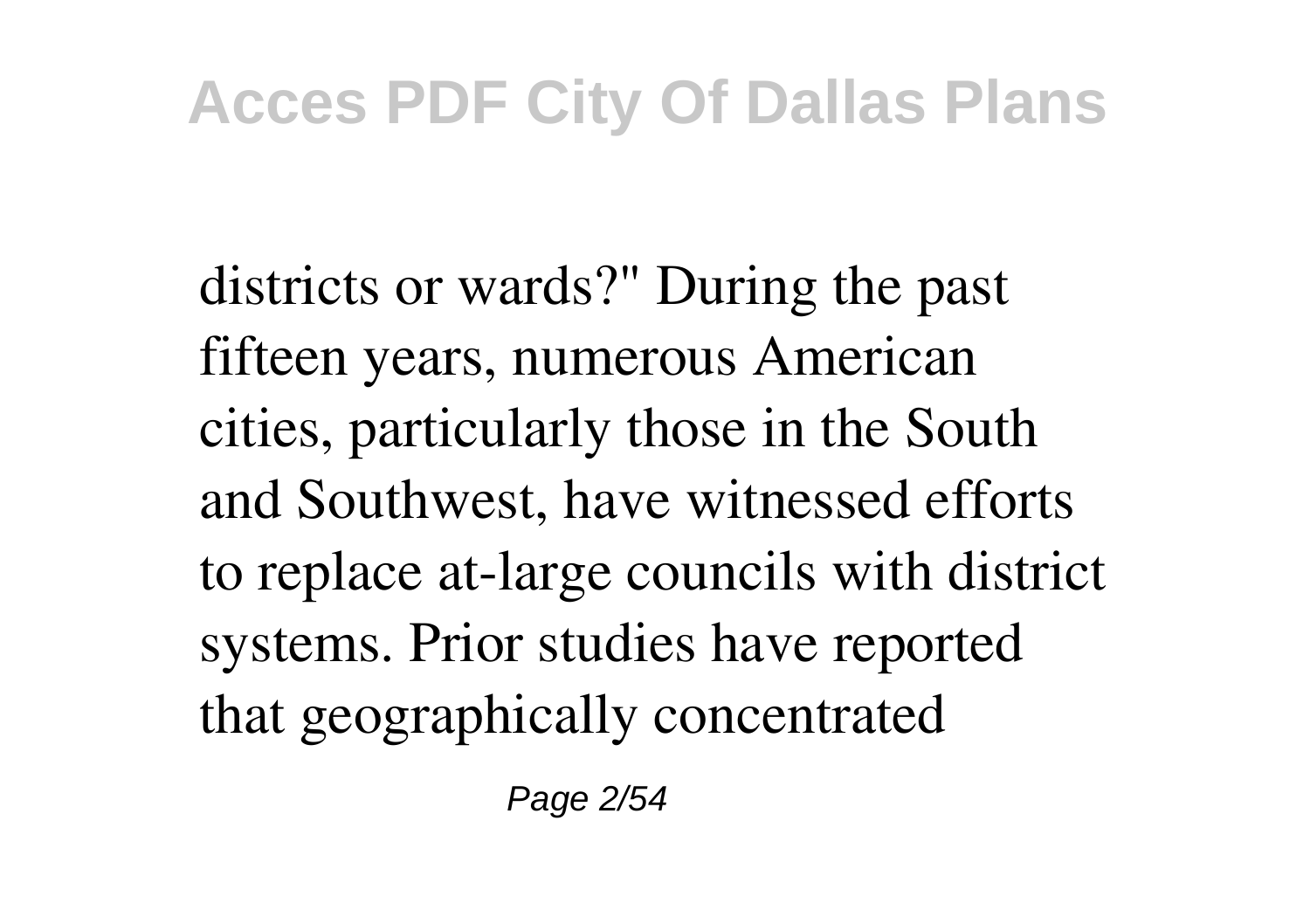minority groups are more likely to win council seats under districts. Heilig and Mundt demonstrate conclusively the minority advantage under districts, and they go beyond the questions addressed in existing research to see what actually happened in ten cities that

Page 3/54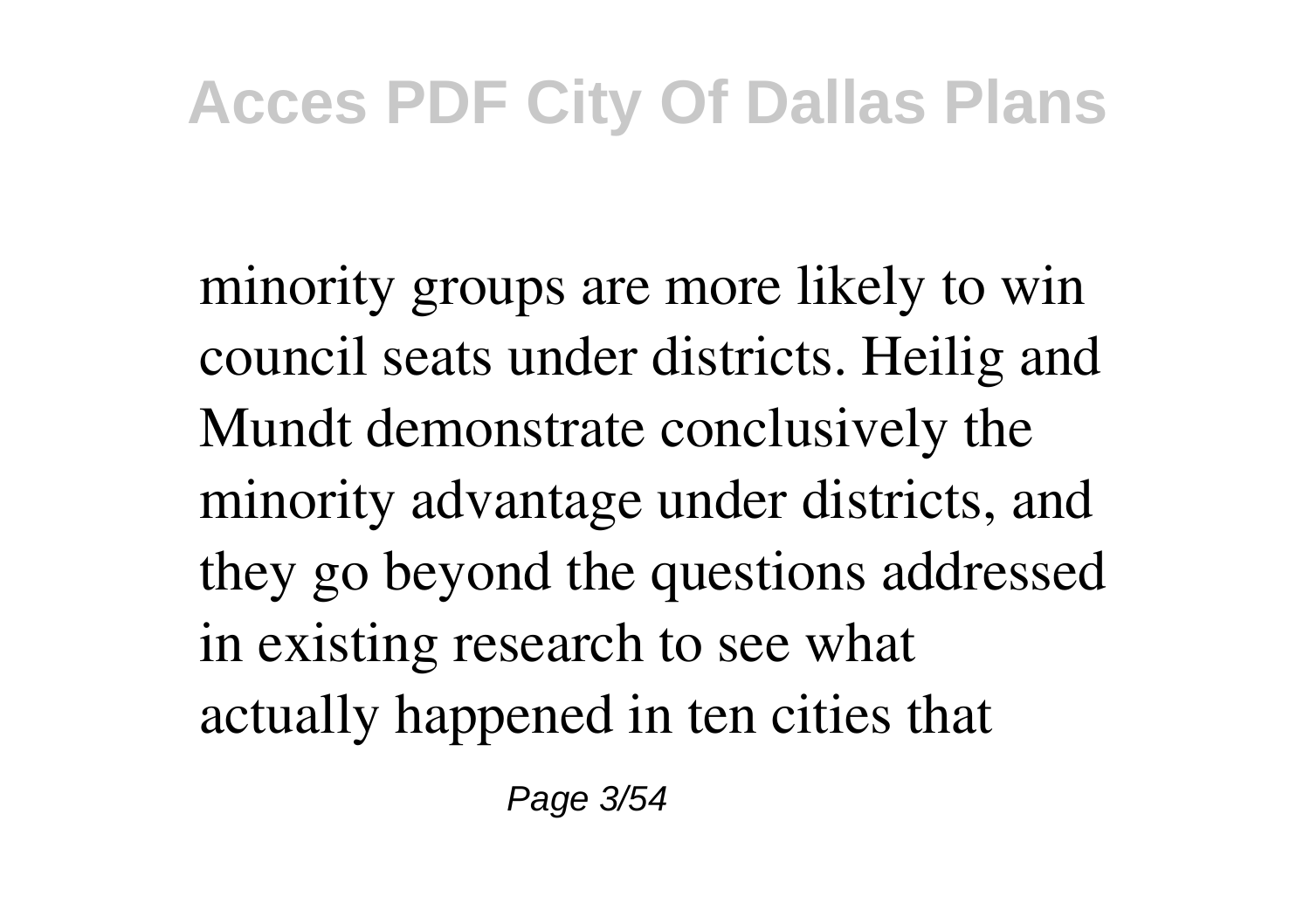adopted districts. Through two years of intensive investigation they have determined the effects of districts on local politics, council-constituency interactions, the procedures of council decision-making, and outcomes of those decisions. The result is an

Page 4/54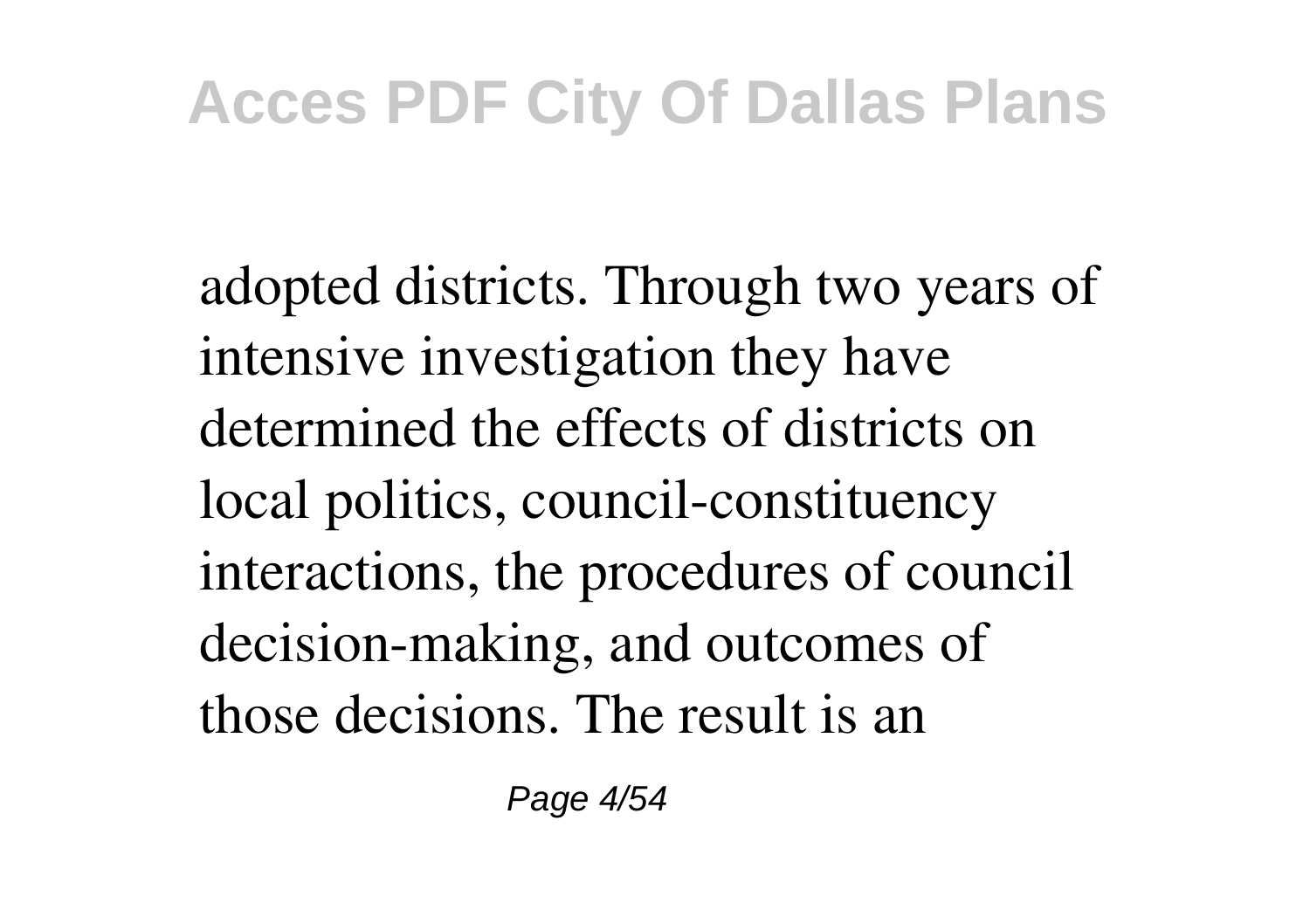important theoretical and empirical contribution to our understanding of urban politics and of representation in general.

Hearings Before a Subcommittee of the Committee on Appropriations, House of Representatives, One Hundred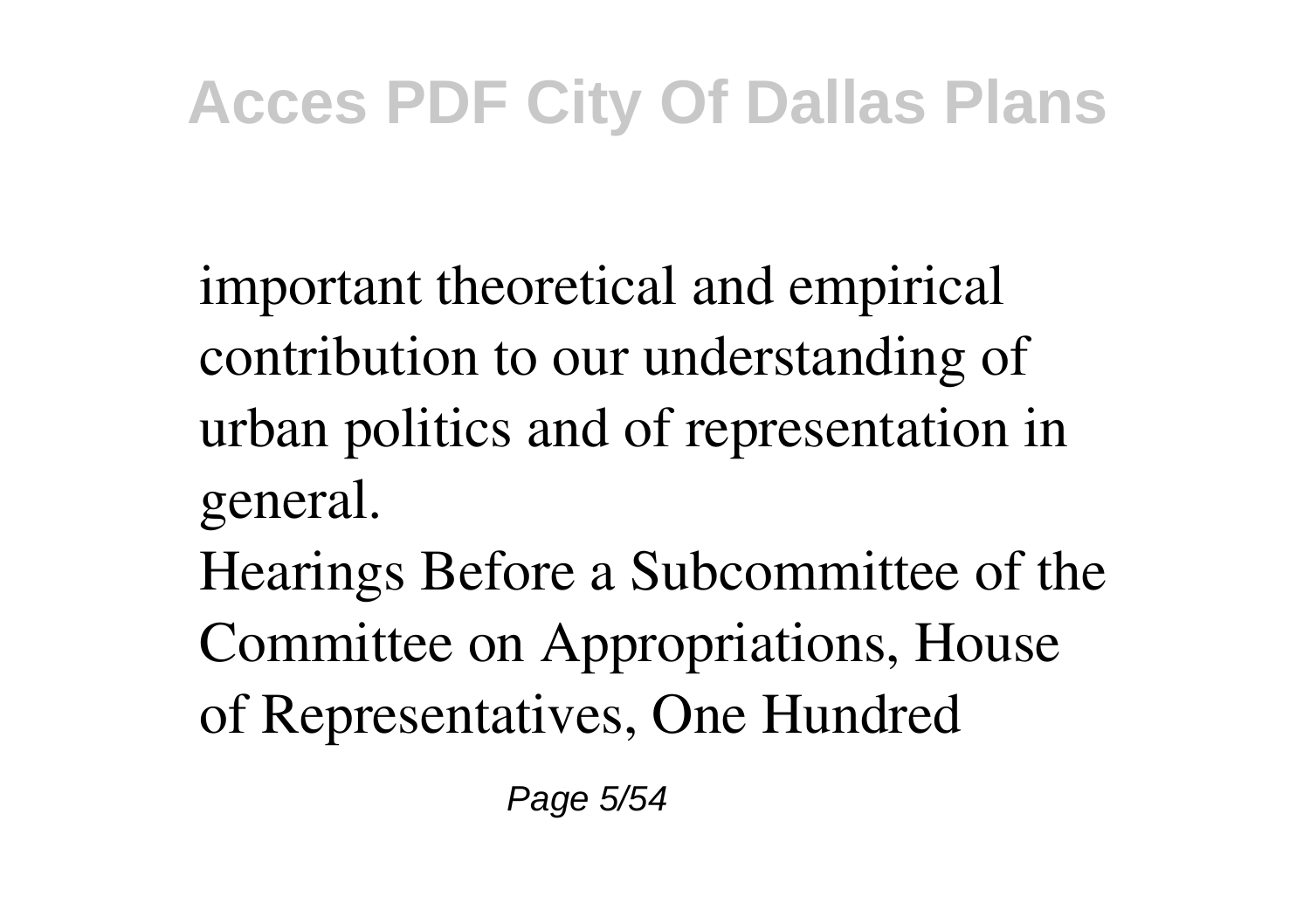Twelfth Congress, Second Session Planning to Cope with Tropical and Subtropical Climate Change Hearings Before a Subcommittee of the Committee on Appropriations, United States Senate Hearings Before a Subcommittee of the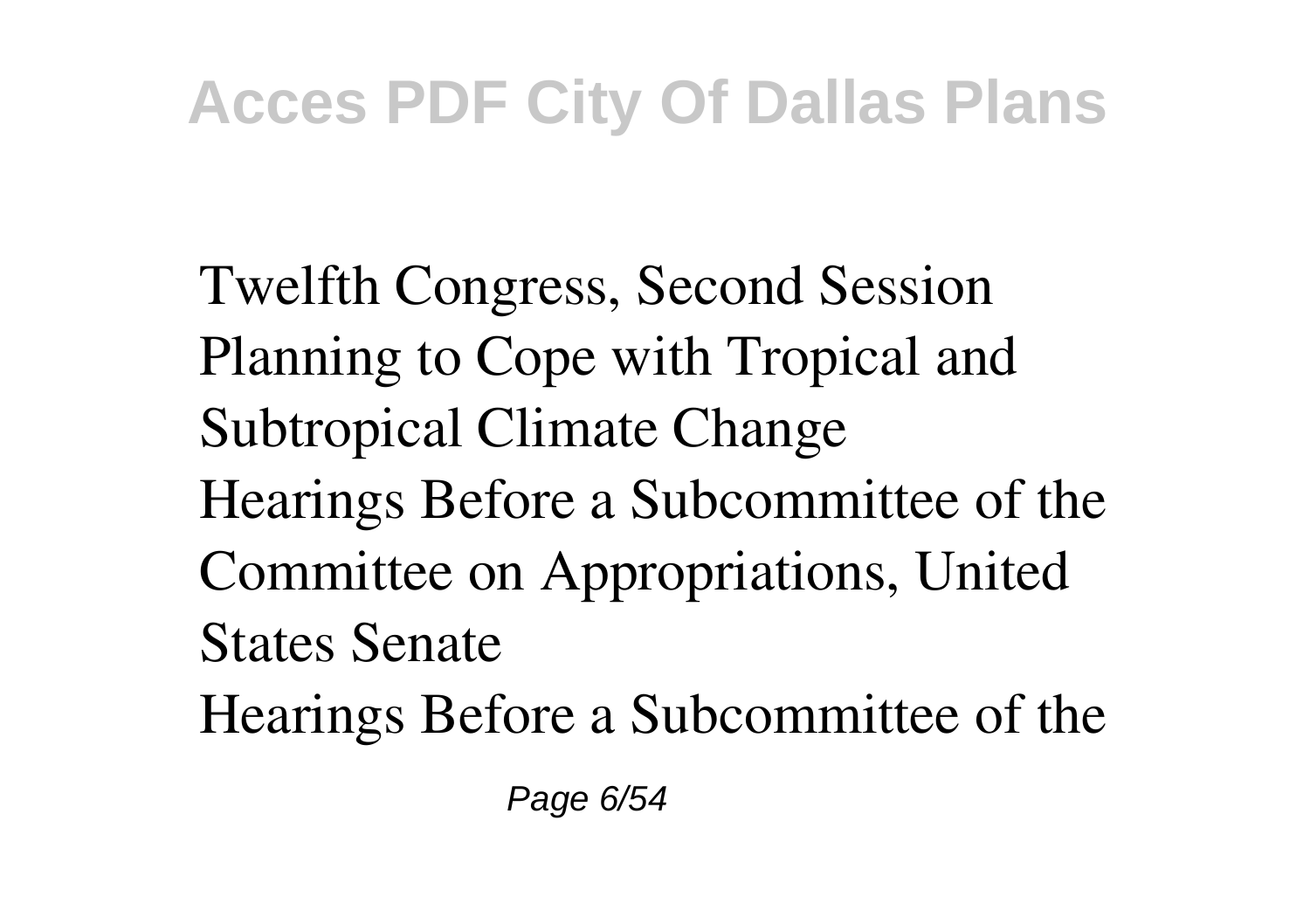Committee on Appropriations, House of Representatives, One Hundred Sixth Congress, Second Session A Bibliography of Highway Planning Reports Public Works Appropriations for 1969 for Water and Power Resources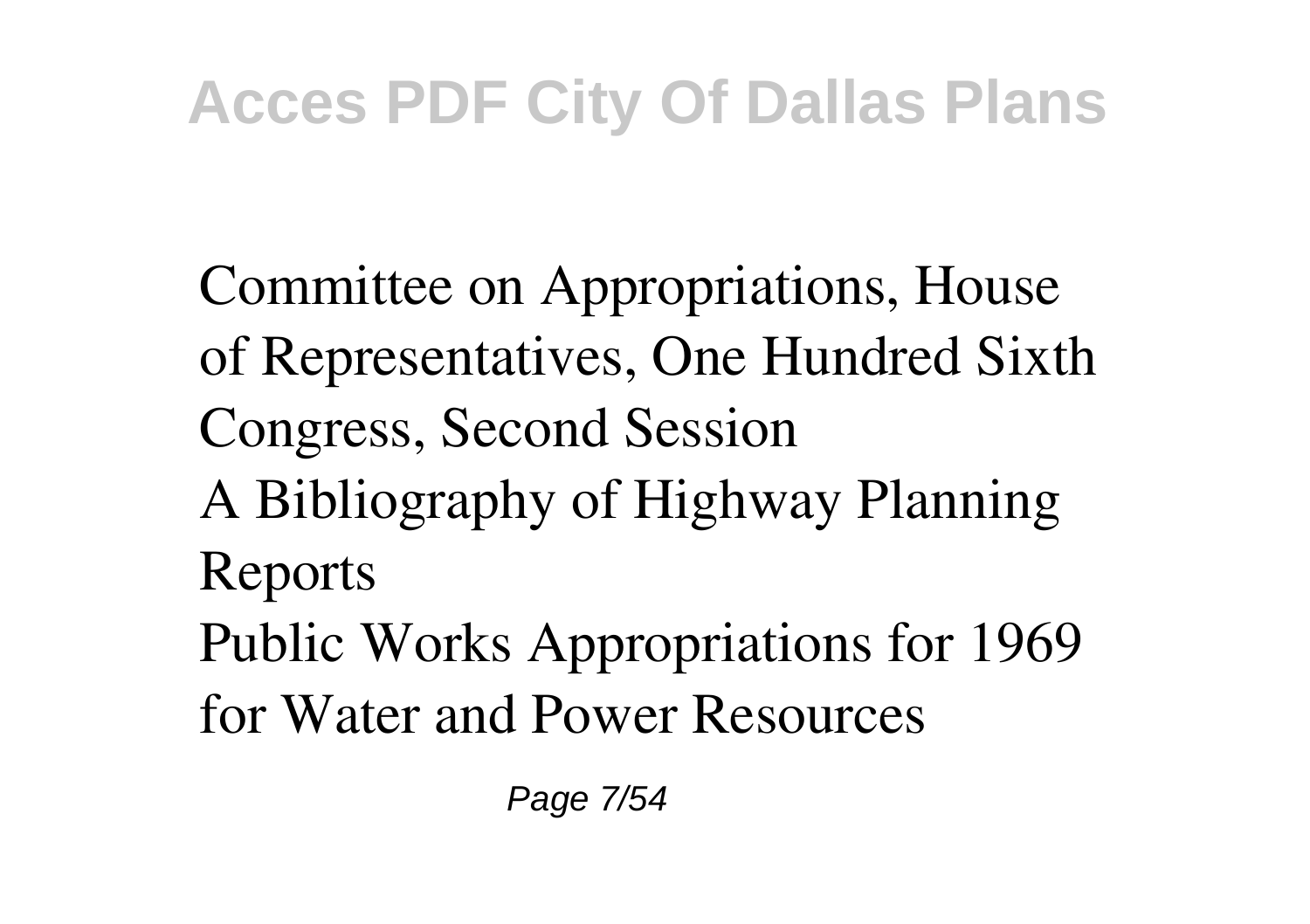Development and the Atomic Energy Commission *This book provides examples of climate change characterization and decision-making tools for subtropical and tropical adaptation planning. It is intended for local operators,* Page 8/54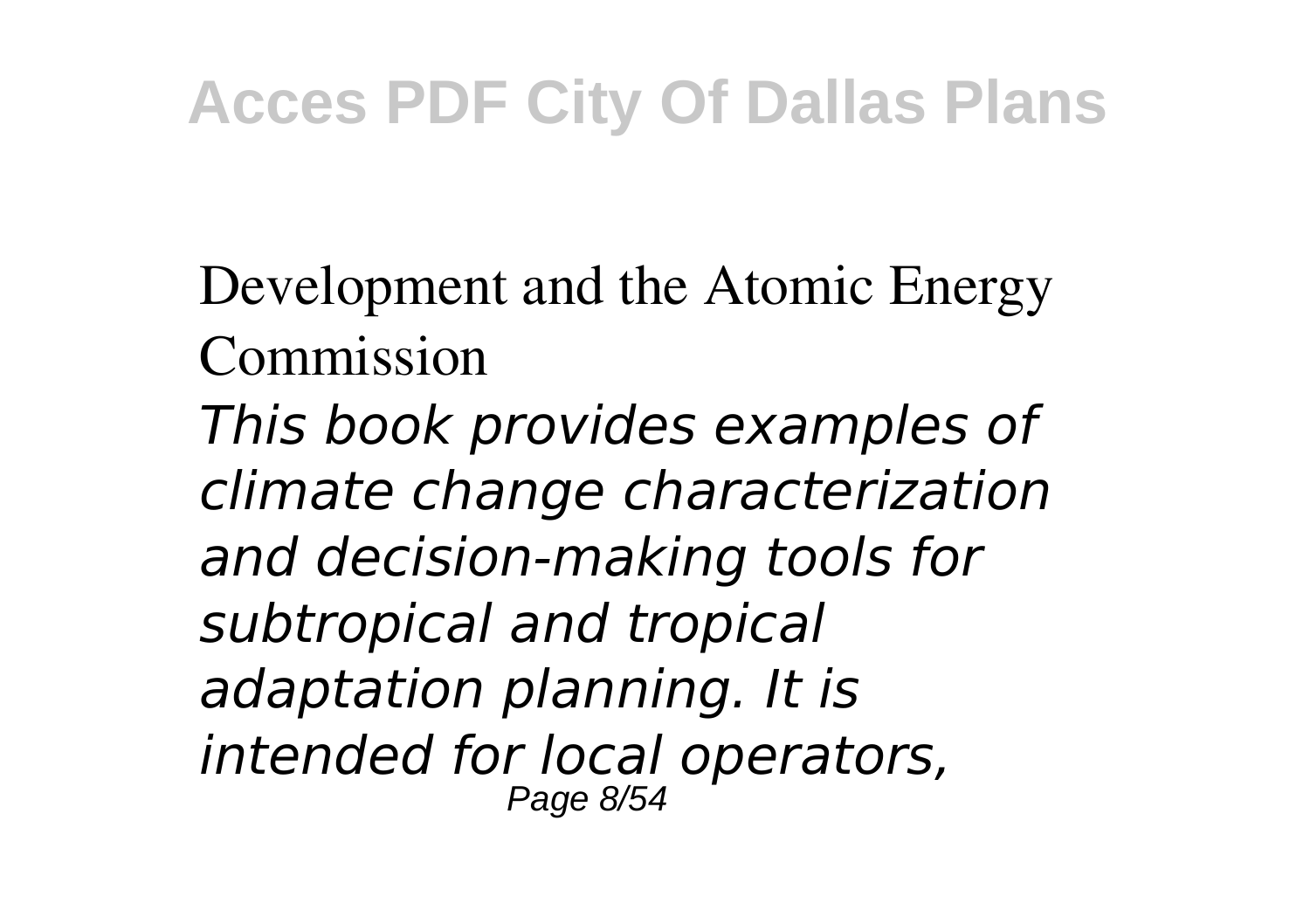*physical planners, besides researchers and students of these subjects. The first chapter describes the status of climate planning in large subtropical and tropical cities. The following six chapters discuss hazards (drought, intense precipitations,* Page 9/54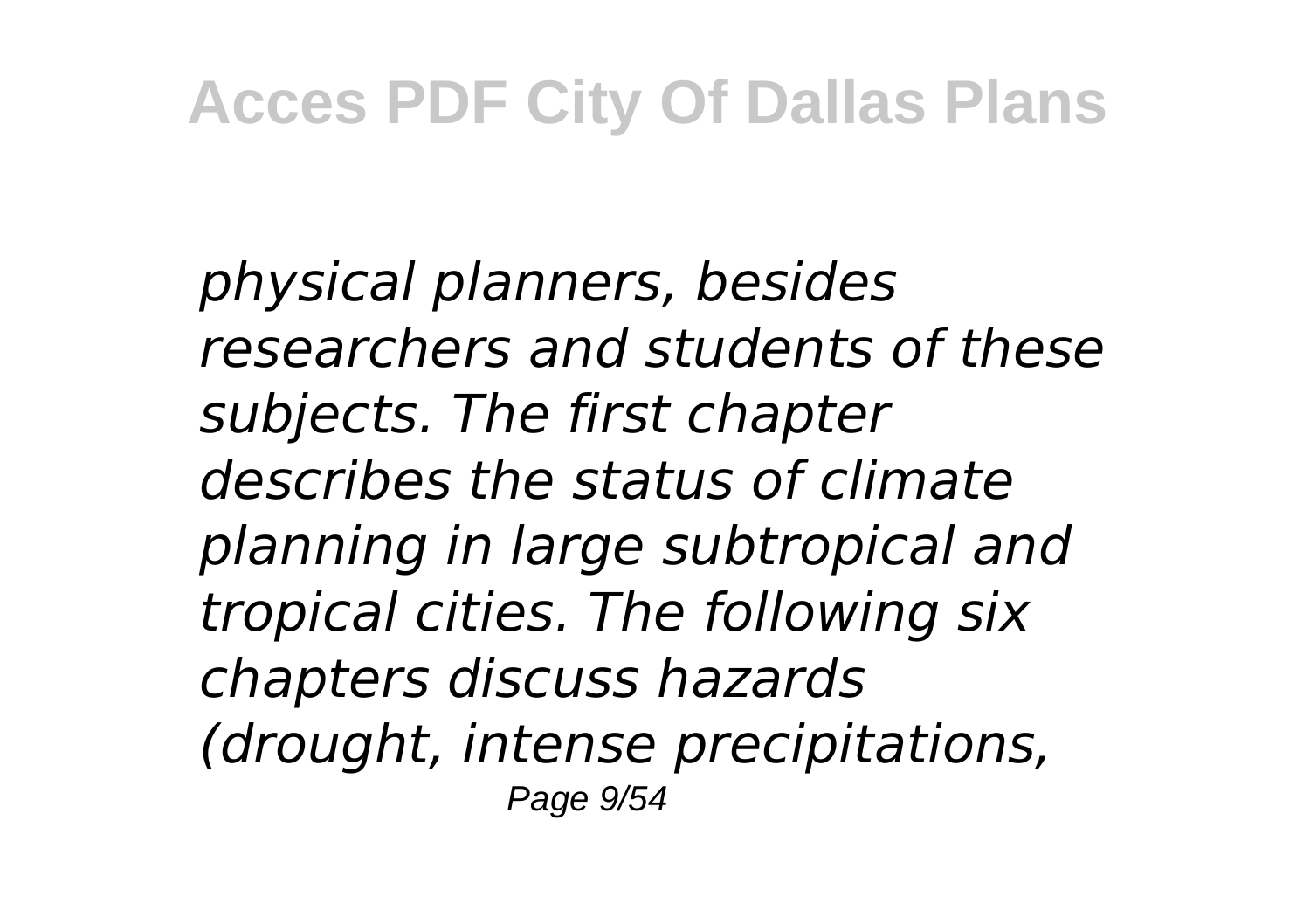*sea level rise, sea water intrusion) and early warning systems. Nine chapters enlarge on flood risk analysis and preliminary mapping, climate change vulnerability, comparing contingency plans in various scales and presenting* Page 10/54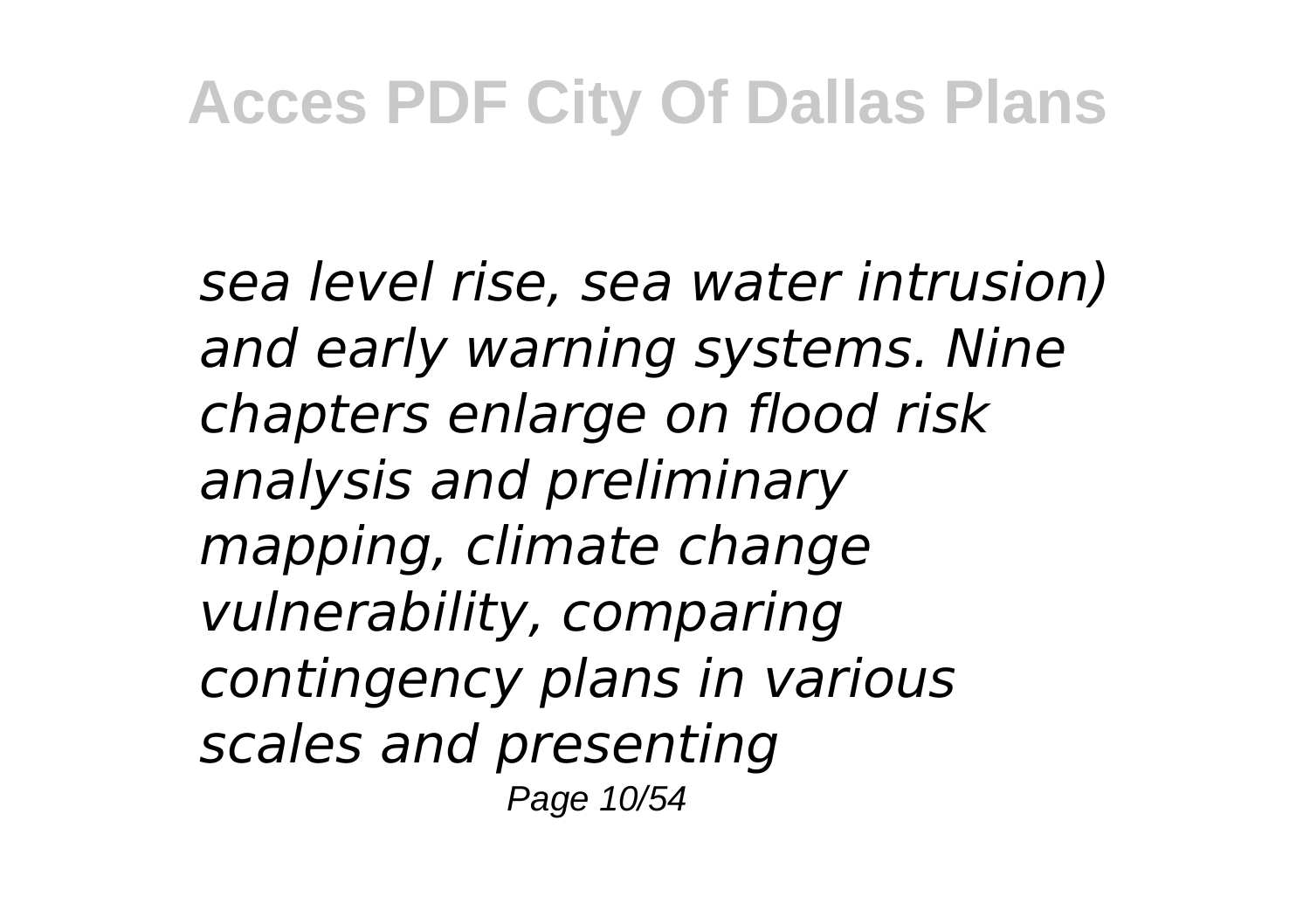*experiences centred on adaptation planning. The last three chapters introduce some best practices of weather and climate change monitoring and flood risk mapping and assessment. Public Works for Water and Power* Page 11/54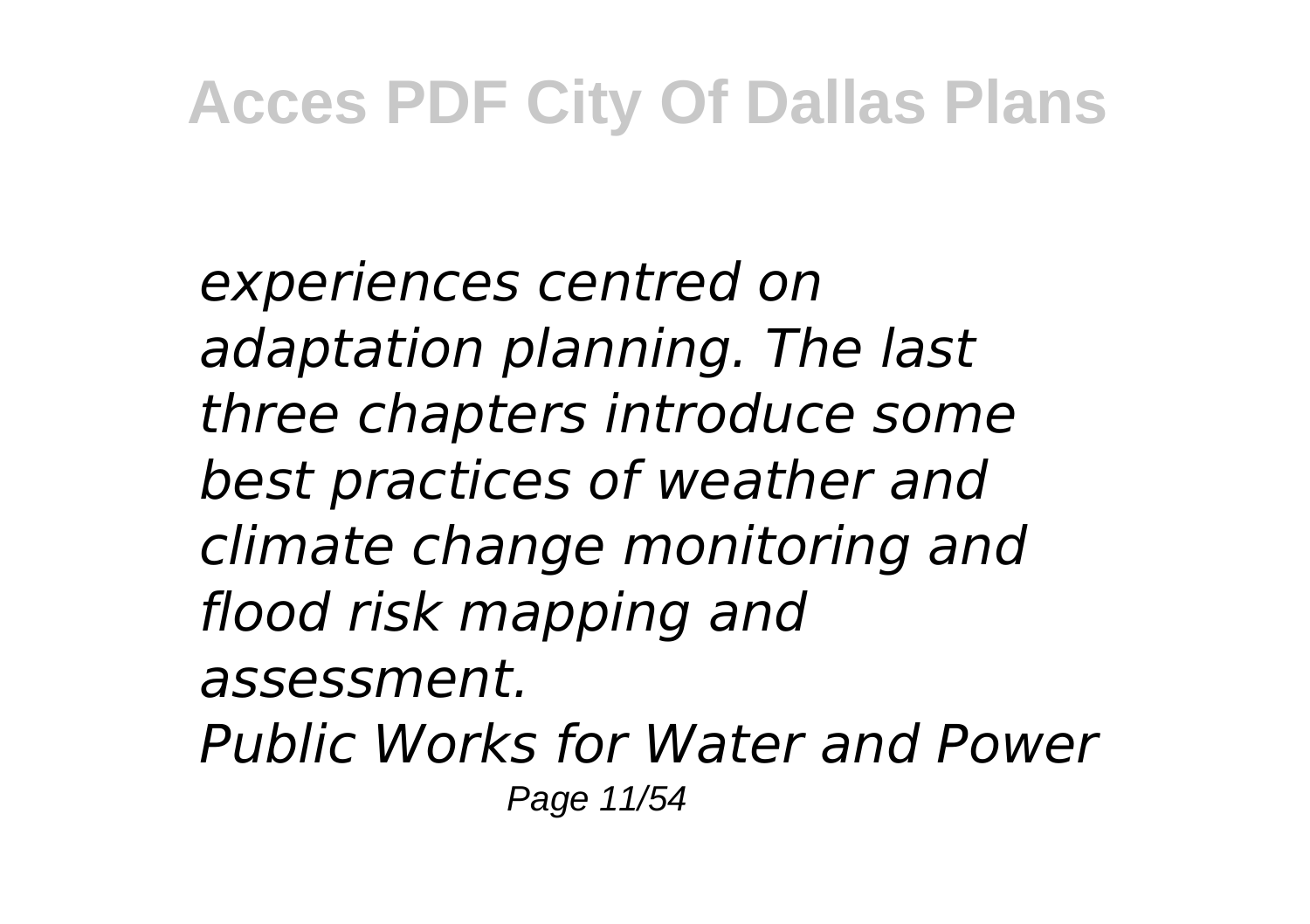*Development and Atomic Energy Commission Appropriation Bill, 1974 Energy and Water Development*

*Appropriations for Fiscal Year 1998*

*Public Works for Water and Power Development and Atomic Energy* Page 12/54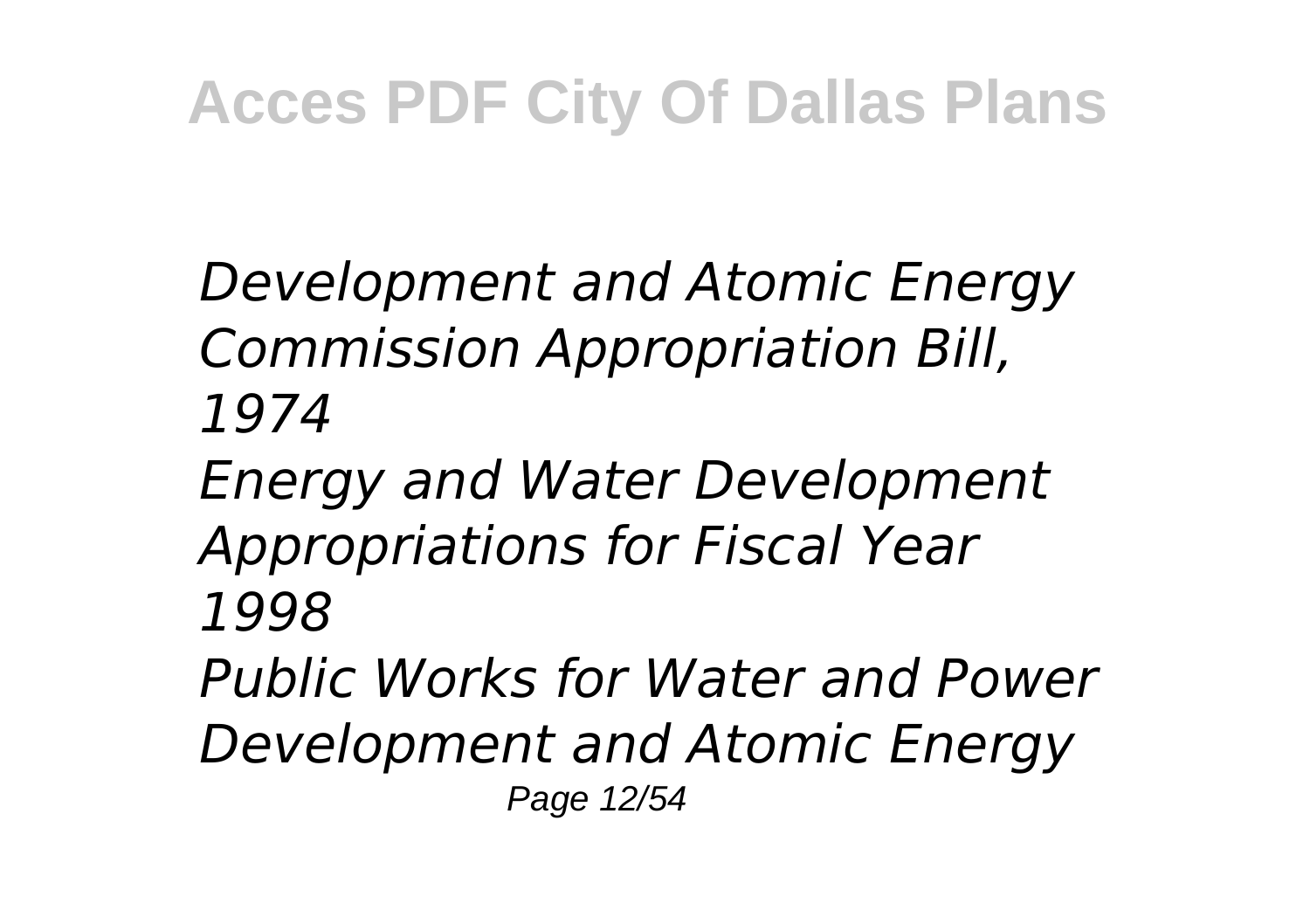*Commission Appropriation Bill, 1973 Hearings Before a Subcommittee of the Committee on Appropriations, United States Senate, Ninety-fourth Congress, Second Session Design for a Vulnerable Planet* Page 13/54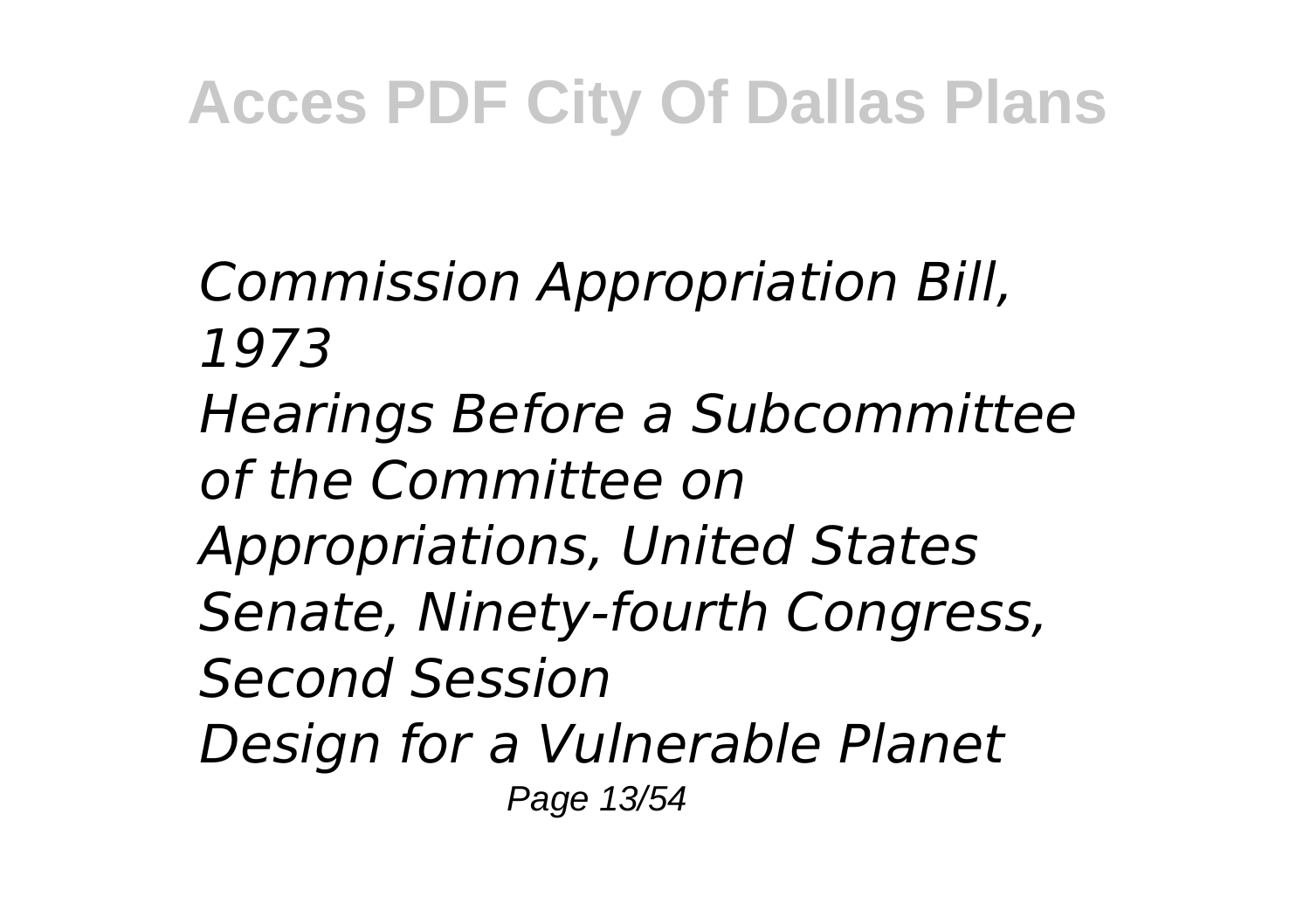*Hearings Before a Subcommittee of the Committee on Appropriations, House of Representatives, Ninety-second Congress, Second Session* **We inhabit a vulnerable planet. The devastation caused by natural** Page 14/54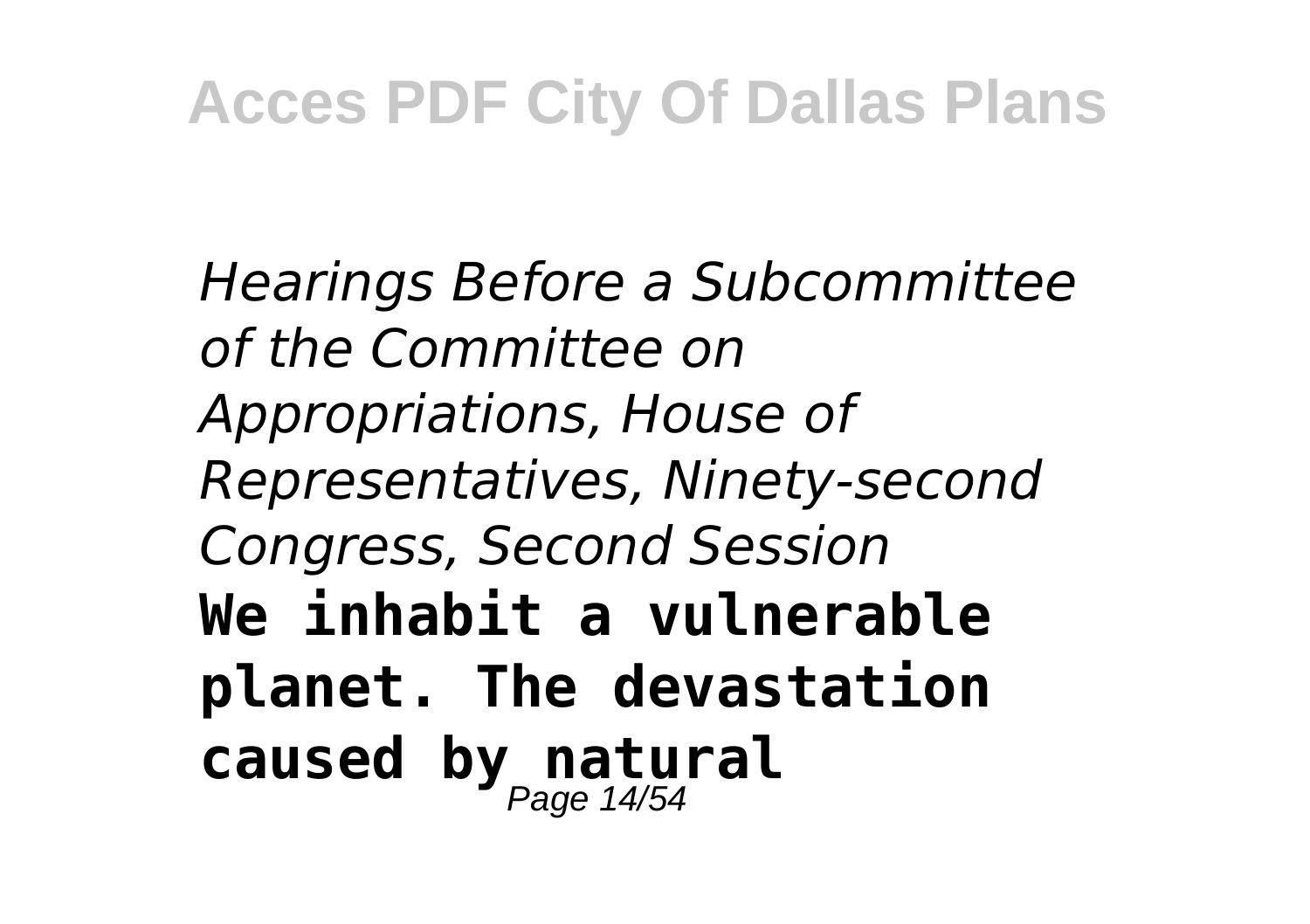**disasters such as the southern Asian tsunami, Hurricanes Katrina and Ike, and the earthquakes in China's Sichuan province, Haiti, and Chile—as well as the**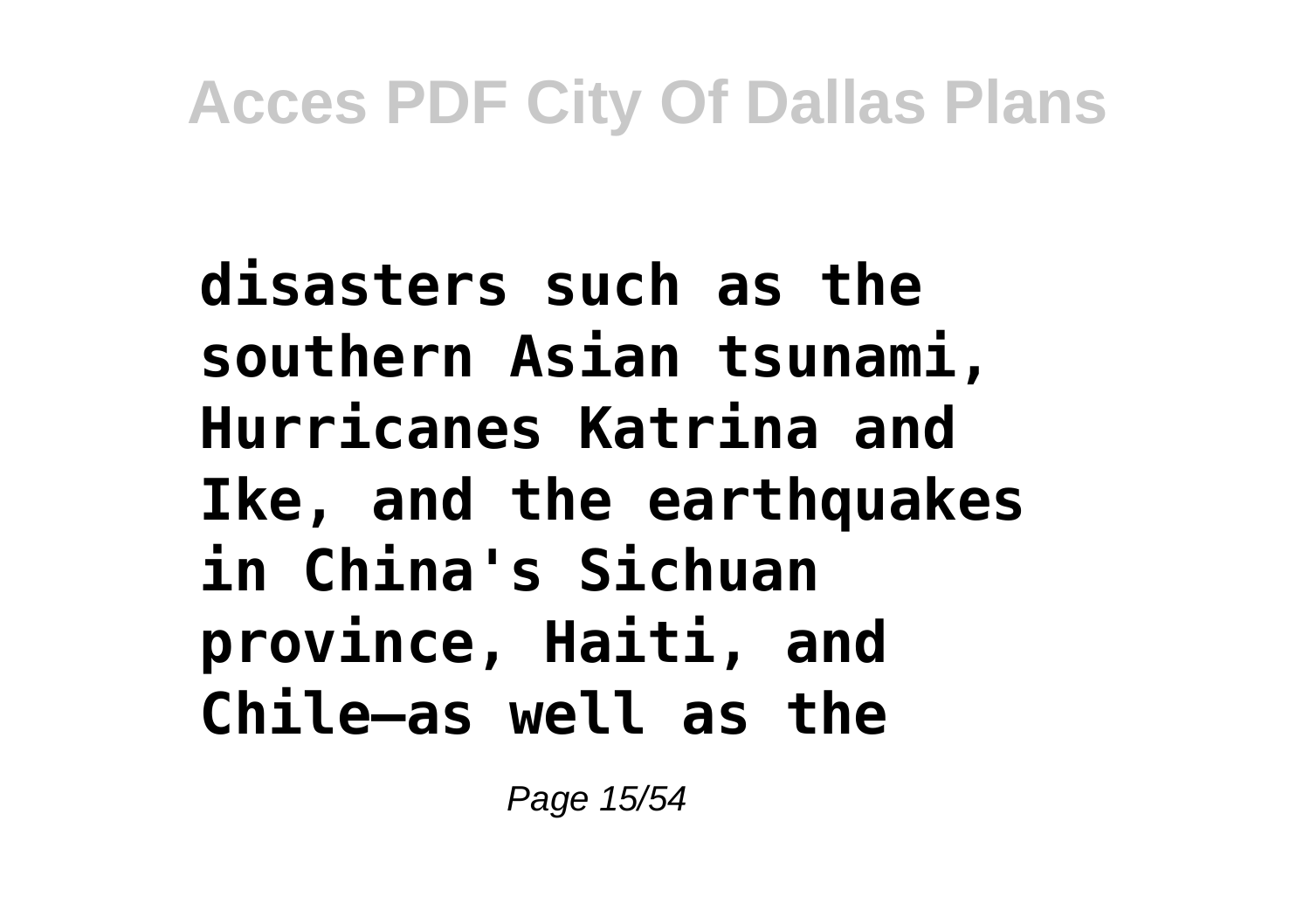## **ongoing depletion and degradation of the world's natural resources caused by a burgeoning human population—have made it clear that "business as usual" is no longer**

Page 16/54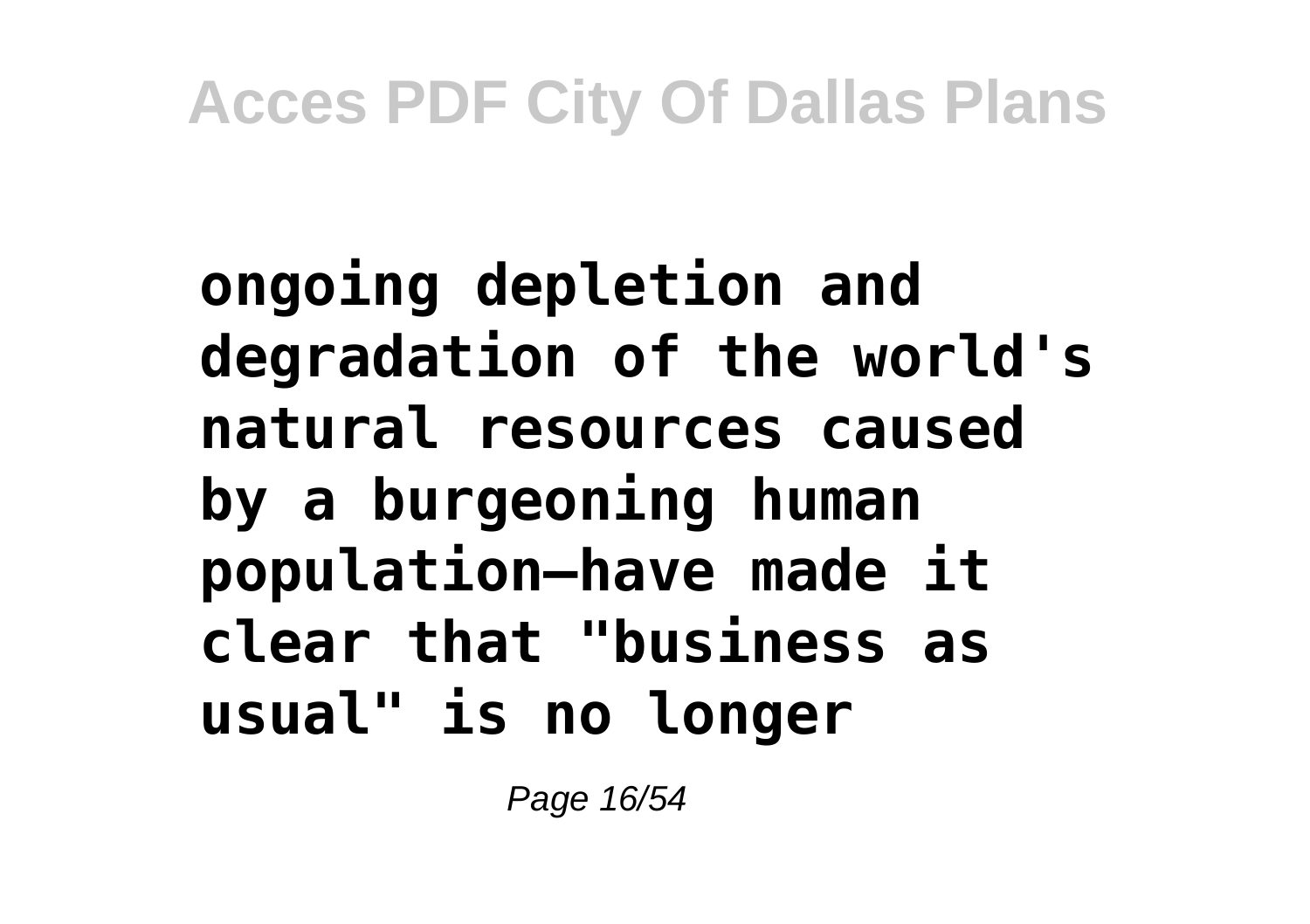**sustainable. We need to find ways to improve how we live on this planet while minimizing our impact on it. Design for a Vulnerable Planet sounds a call for designers and**

Page 17/54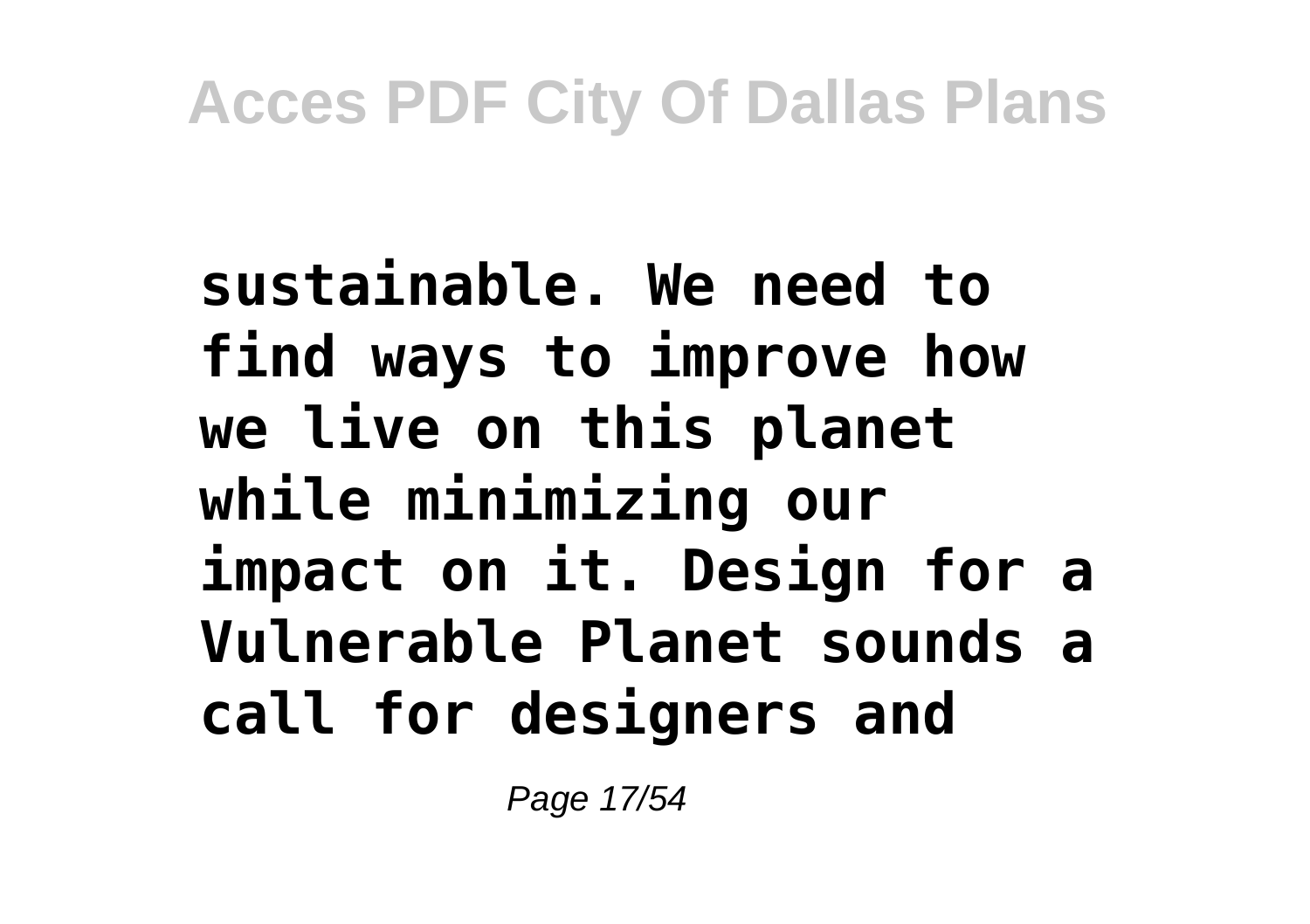**planners to go beyond traditional concepts of sustainability toward innovative new design that fosters regeneration and resilience. Drawing on his own and others'**

Page 18/54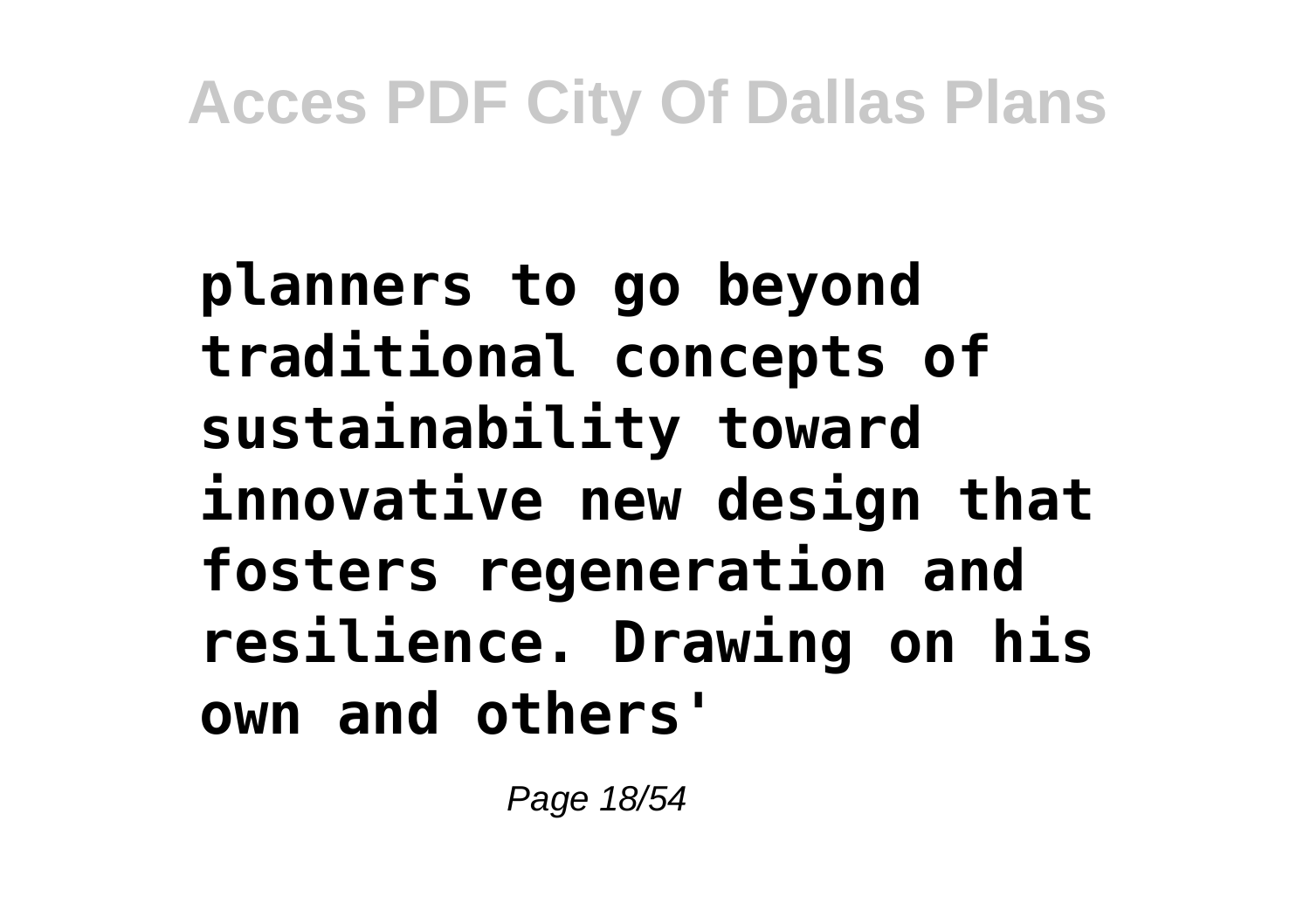**experiences across three continents, Frederick Steiner advocates design practice grounded in ecology and democracy and informed by critical regionalism and**

Page 19/54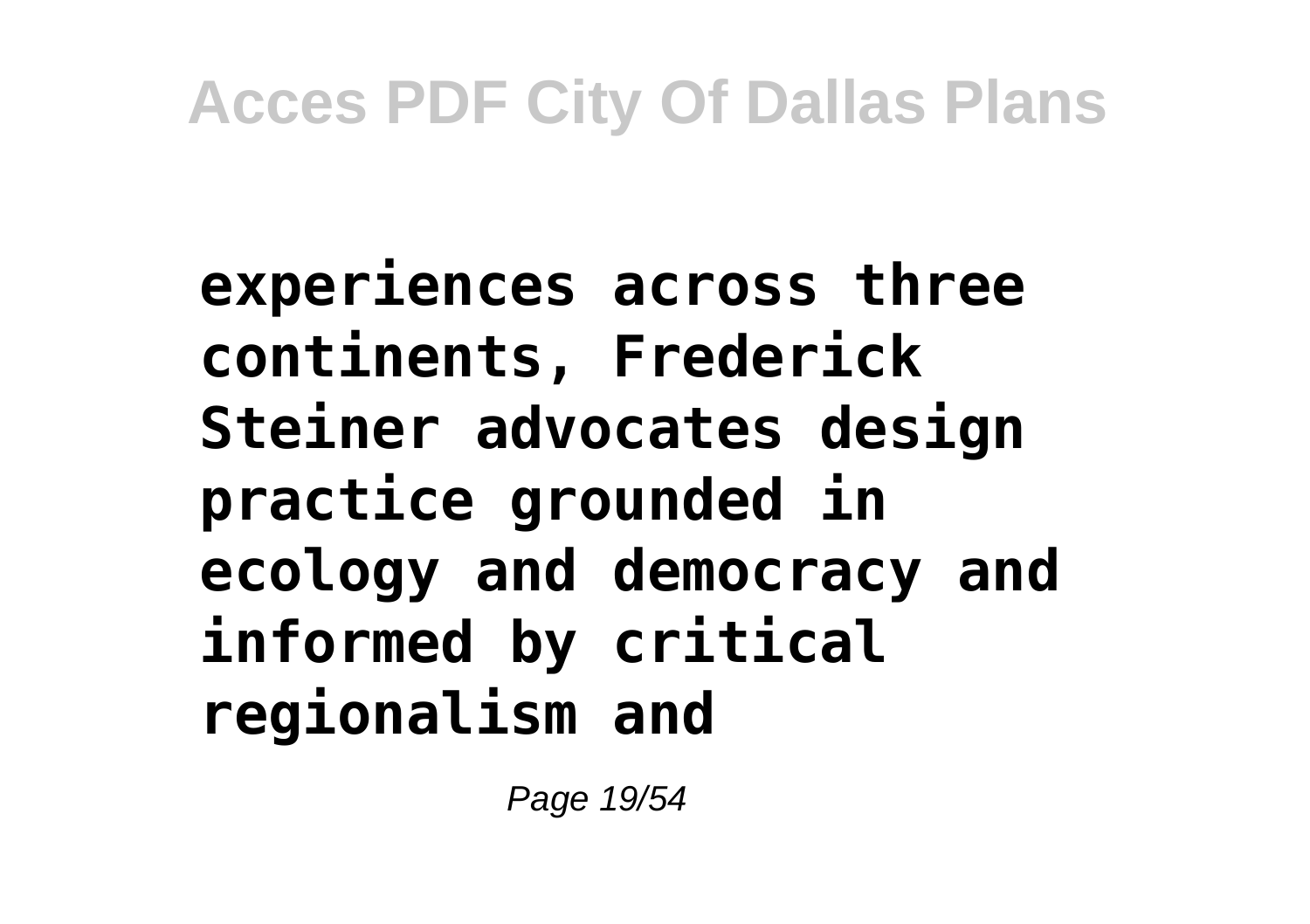**reflection. He begins by establishing the foundation for a more ecological approach to planning and design, adopting a broad view of ecology as encompassing**

Page 20/54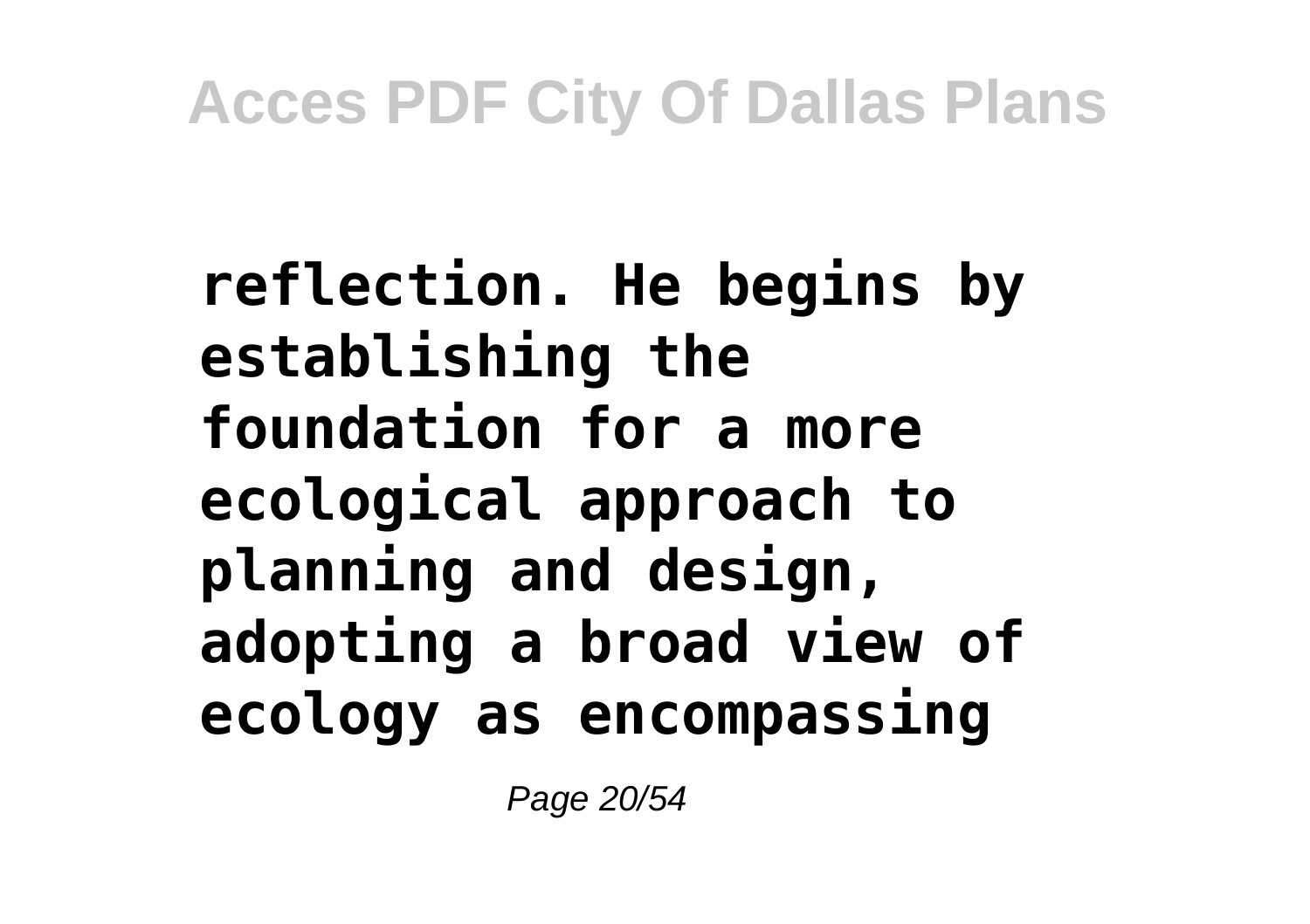**human and natural, urban and wild environments. Steiner explores precedents for human ecological design provided by architect Paul Cret, landscape architect Ian**

Page 21/54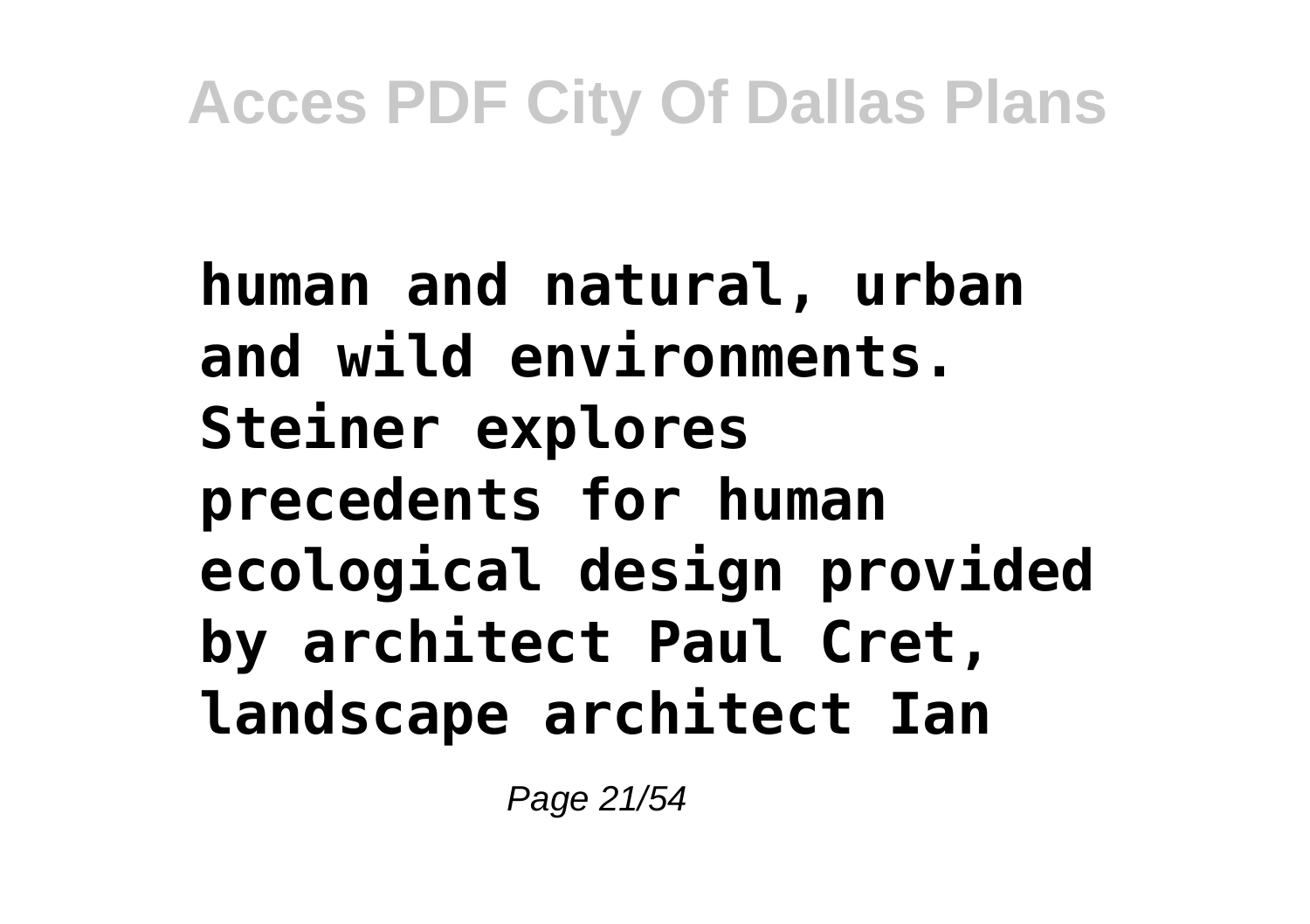## **McHarg, and developer George Mitchell while discussing their planning for the University of Texas campus, the Lake Austin watershed, and The Woodlands. Steiner then**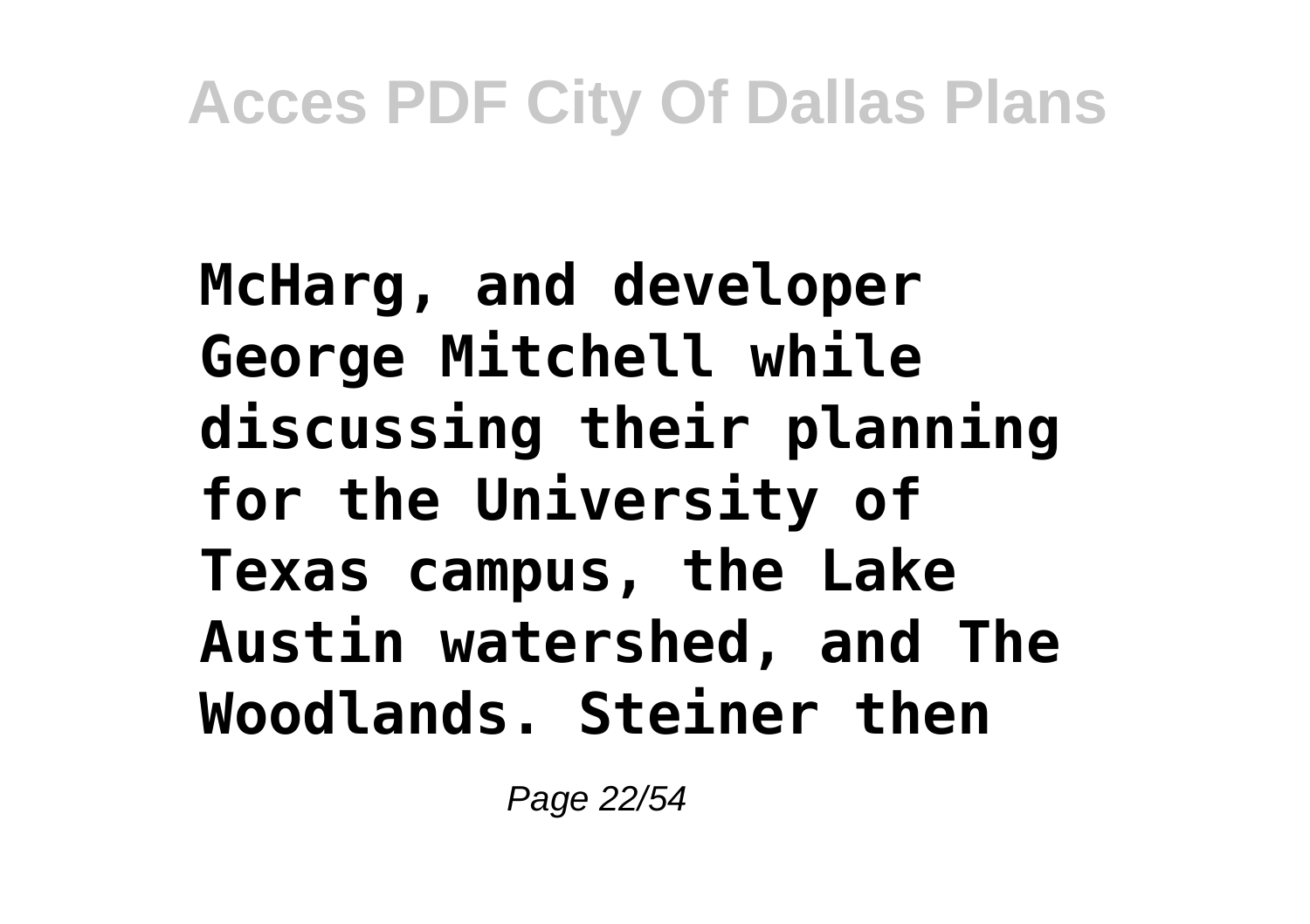**focuses on emerging Texas urbanism and extends his discussion to broader considerations beyond the Lone Star State, including regionalism, urbanism, and landscape in China and**

Page 23/54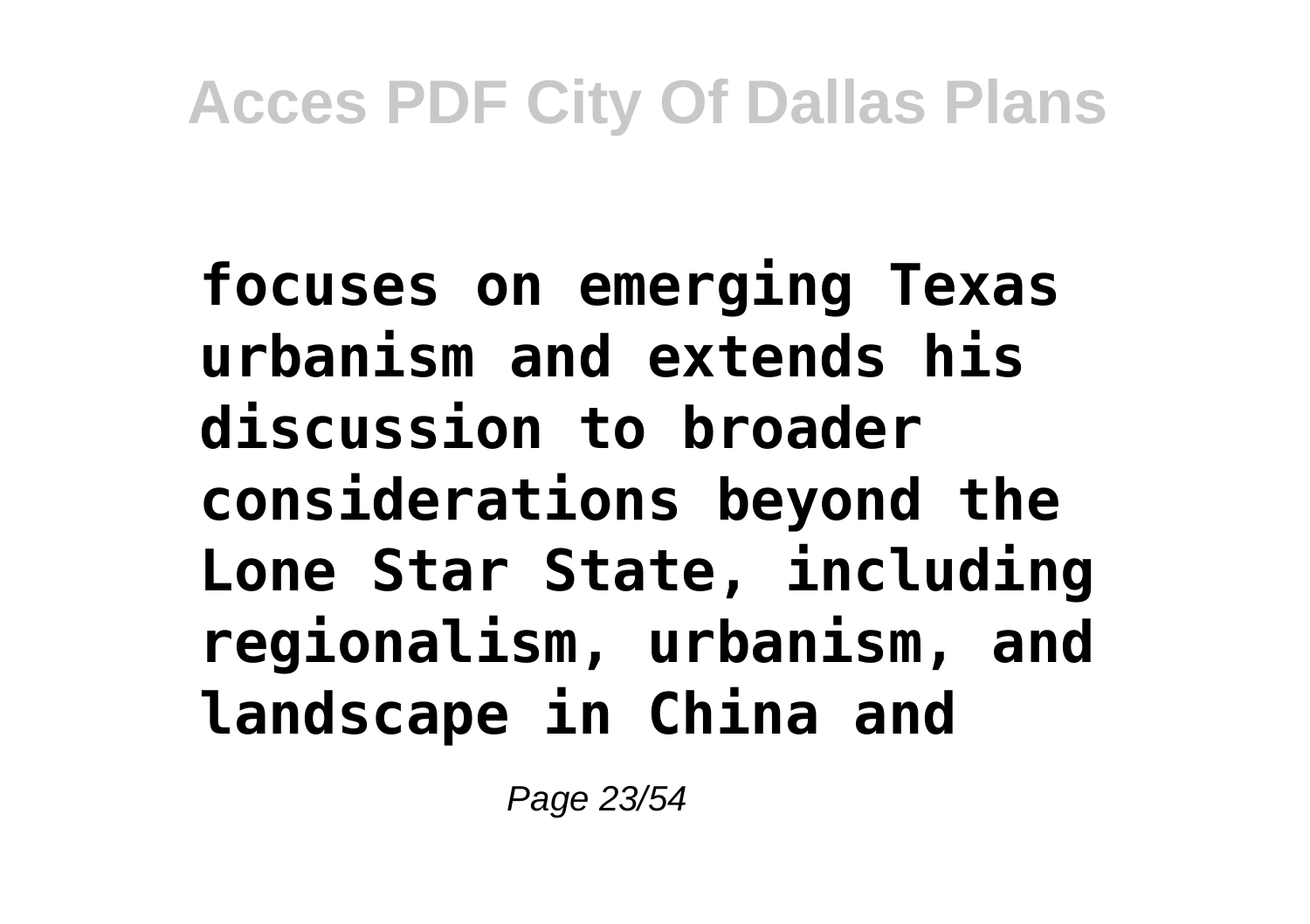## **Italy. He also examines the lessons to be learned from human and natural disasters such as 9/11, Hurricane Katrina, and the BP oil spill. Finally, Steiner offers a blueprint**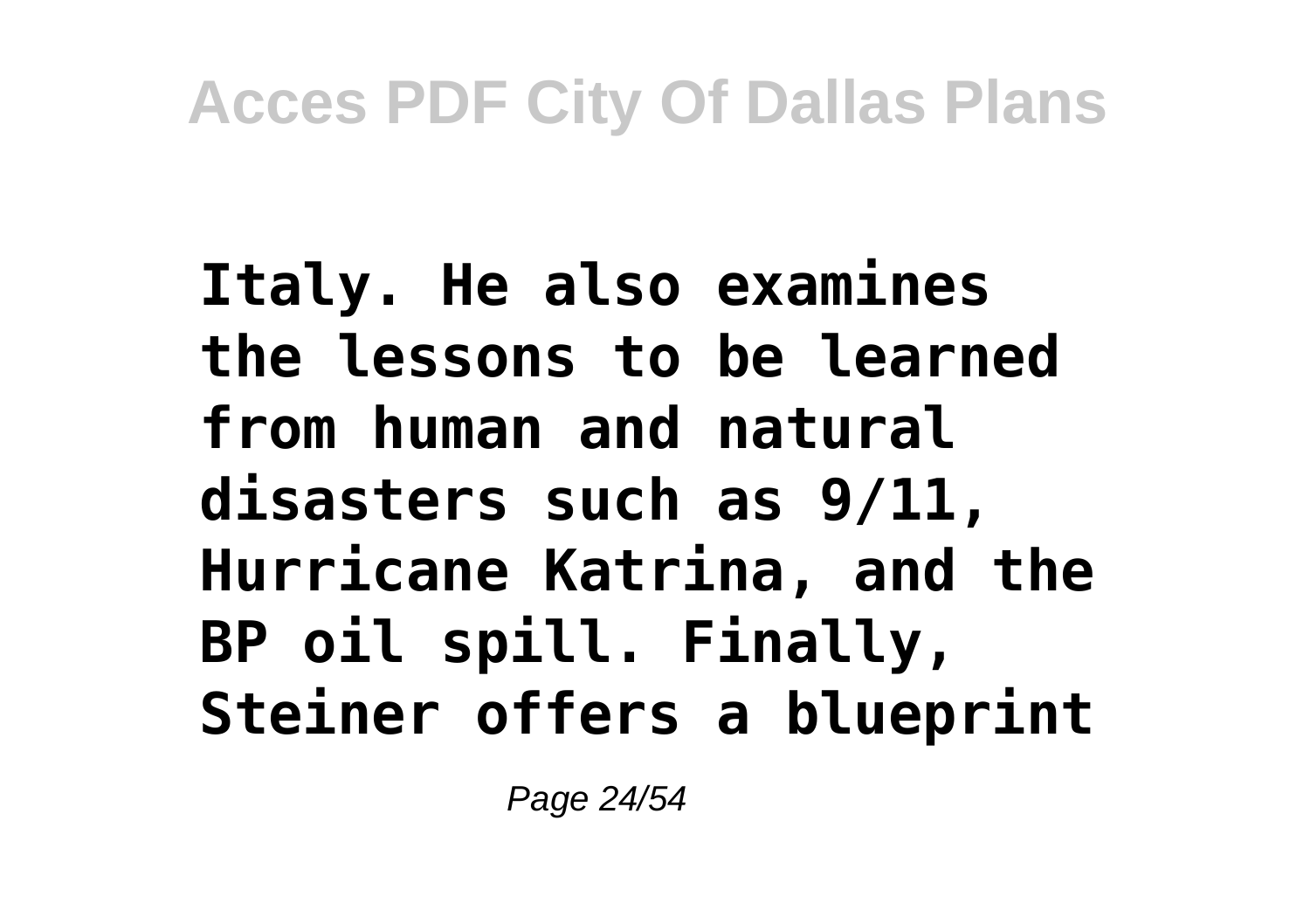**for designing with nature to help heal the planet's vulnerabilities. Public Works for Water and Power Development and Energy Research Appropriations for Fiscal**

Page 25/54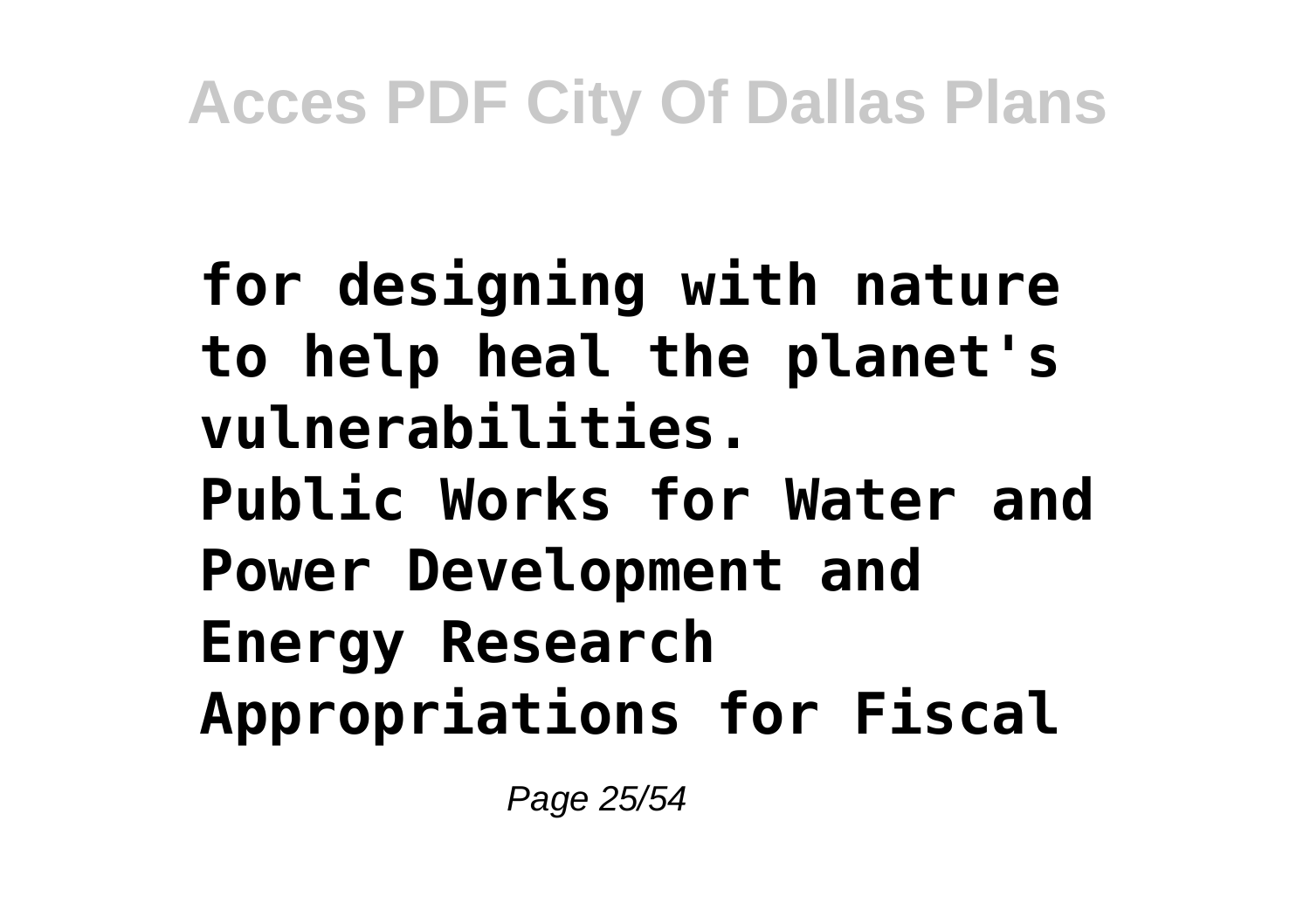**Year 1977 Department of Transportation and Related Agencies Appropriations for 2000: Department of Transportation, Federal Highway Administration**

Page 26/54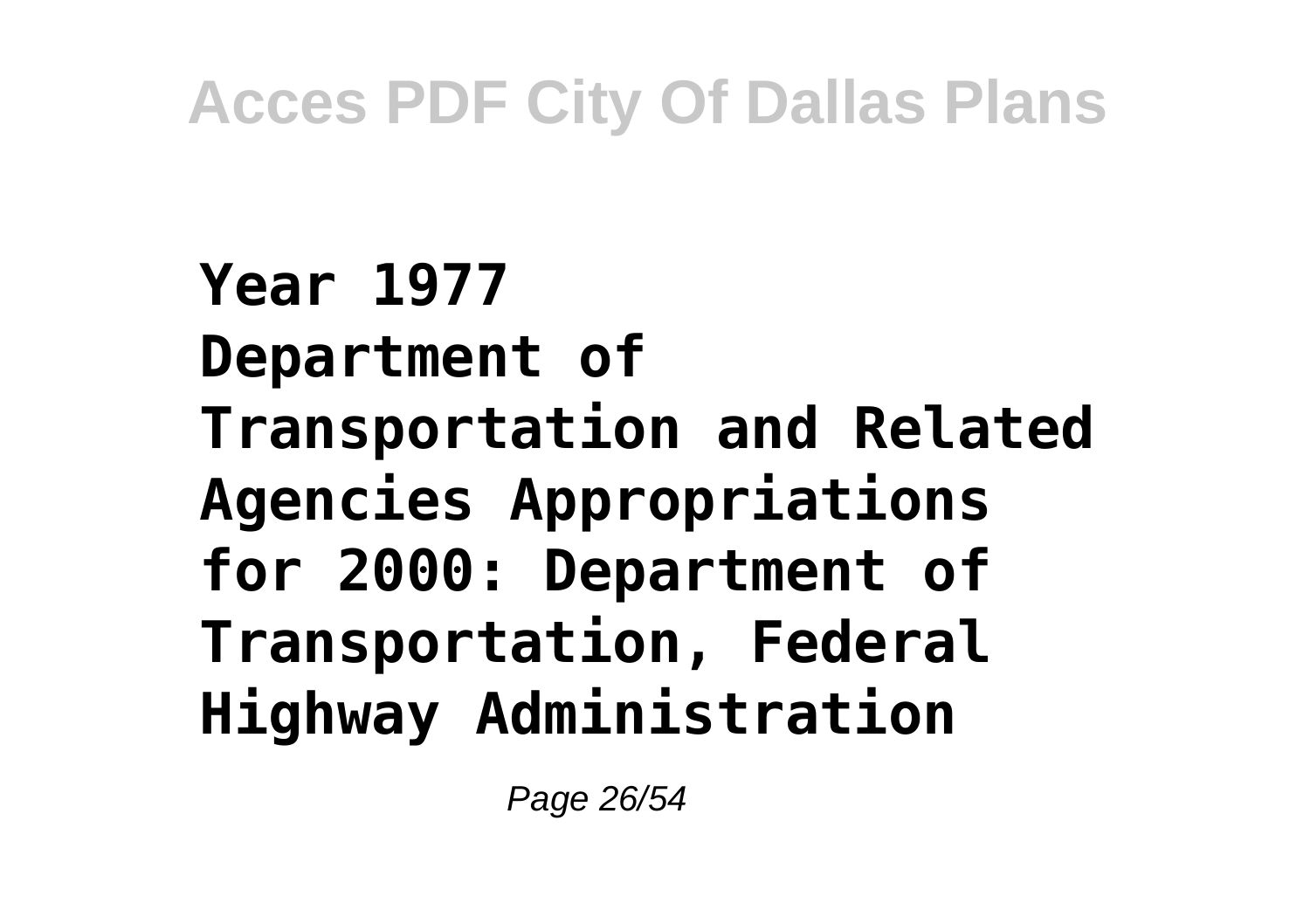**Public Works Appropriations for 1970 for Water and Power Resources Development Hearings Before a Subcommittee of the Committee on**

Page 27/54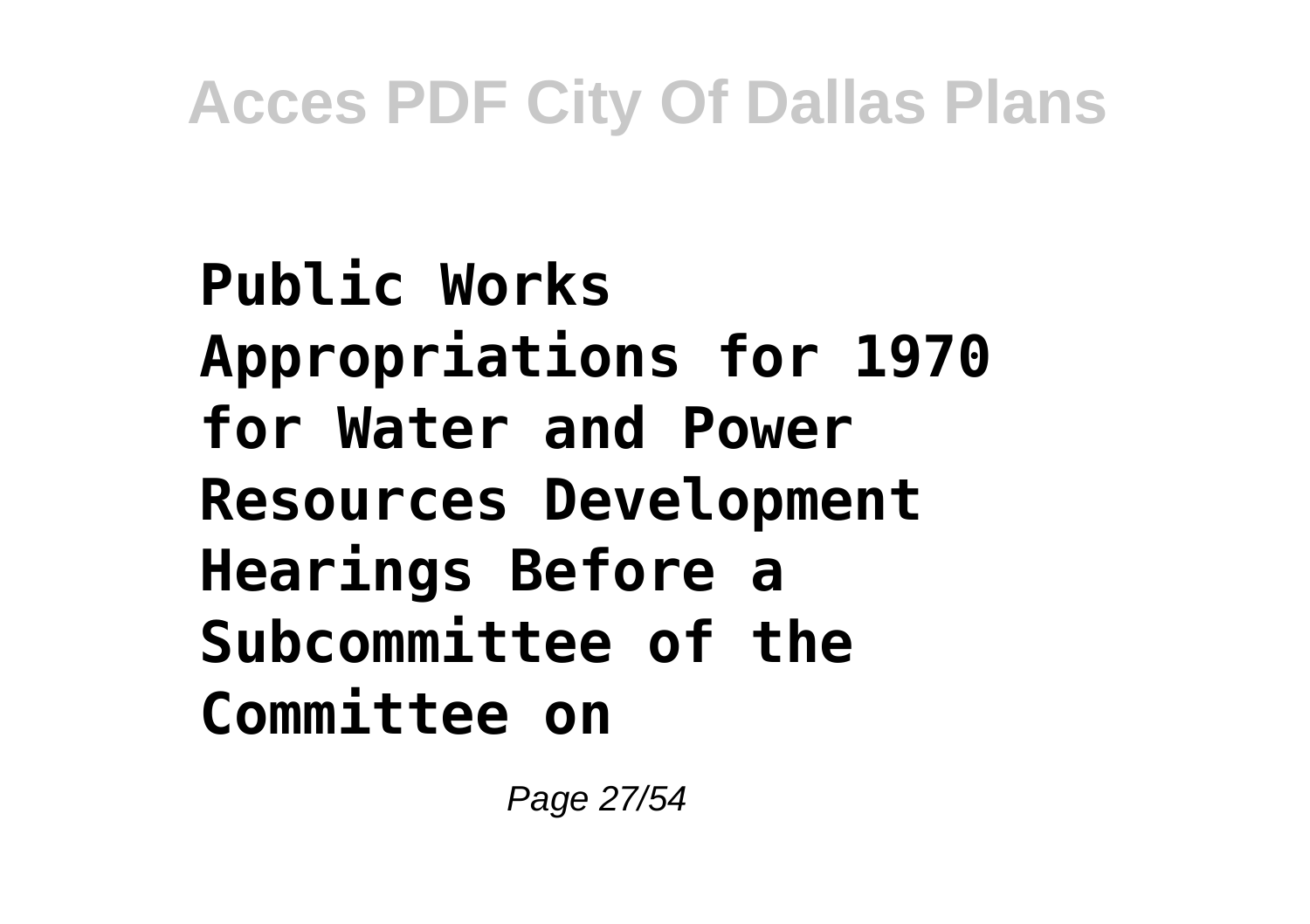## **Appropriations, United States Senate, Ninetysixth Congress, Second Session Annual Report of Operations Under the Airport and Airway**

Page 28/54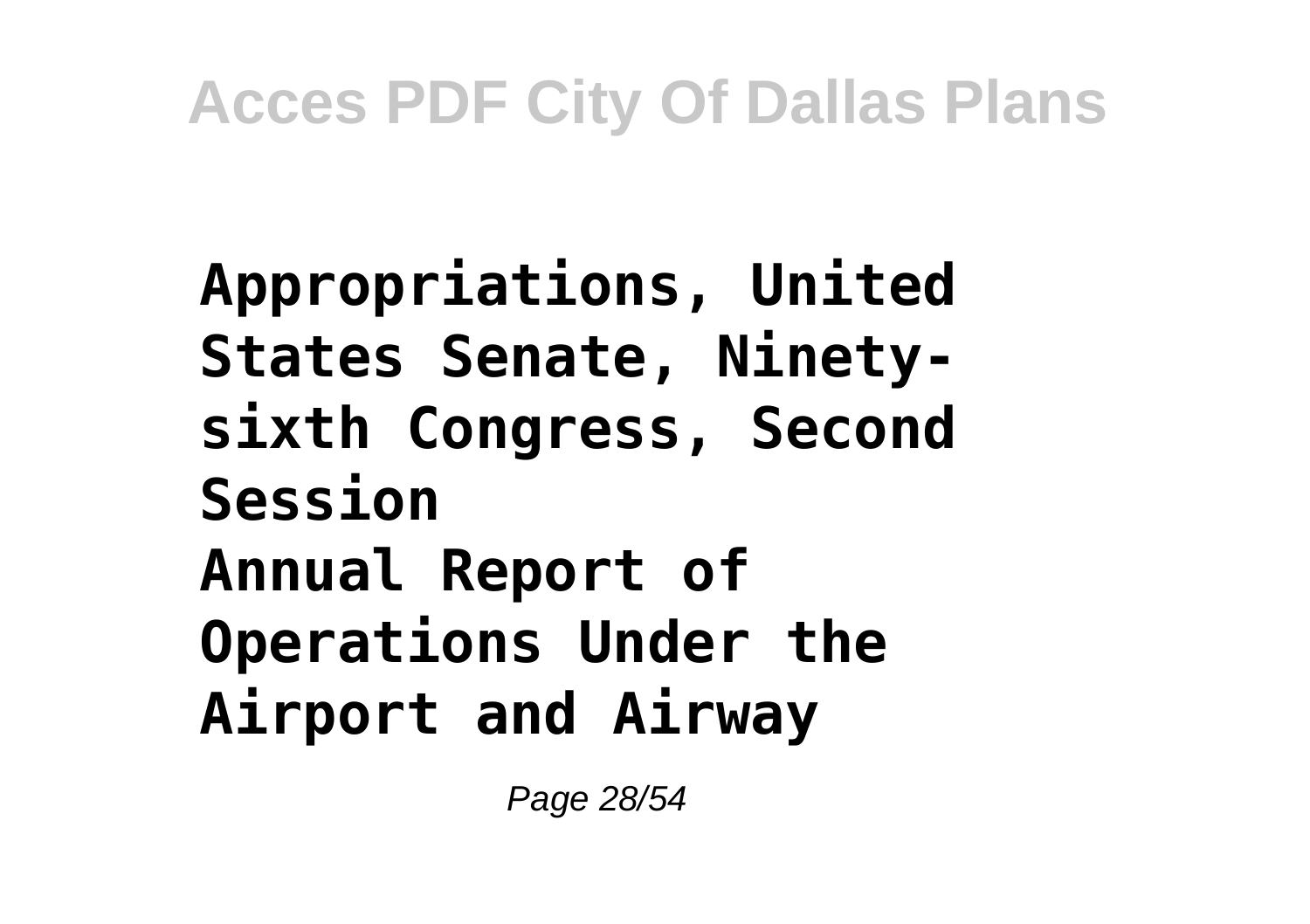**Development Act (Public Law 91-258, 91st Congress, Approved 21 May 1970). Hearings Before a Subcommittee..., 92-2...** *Arguing that planning in practice is far more*

Page 29/54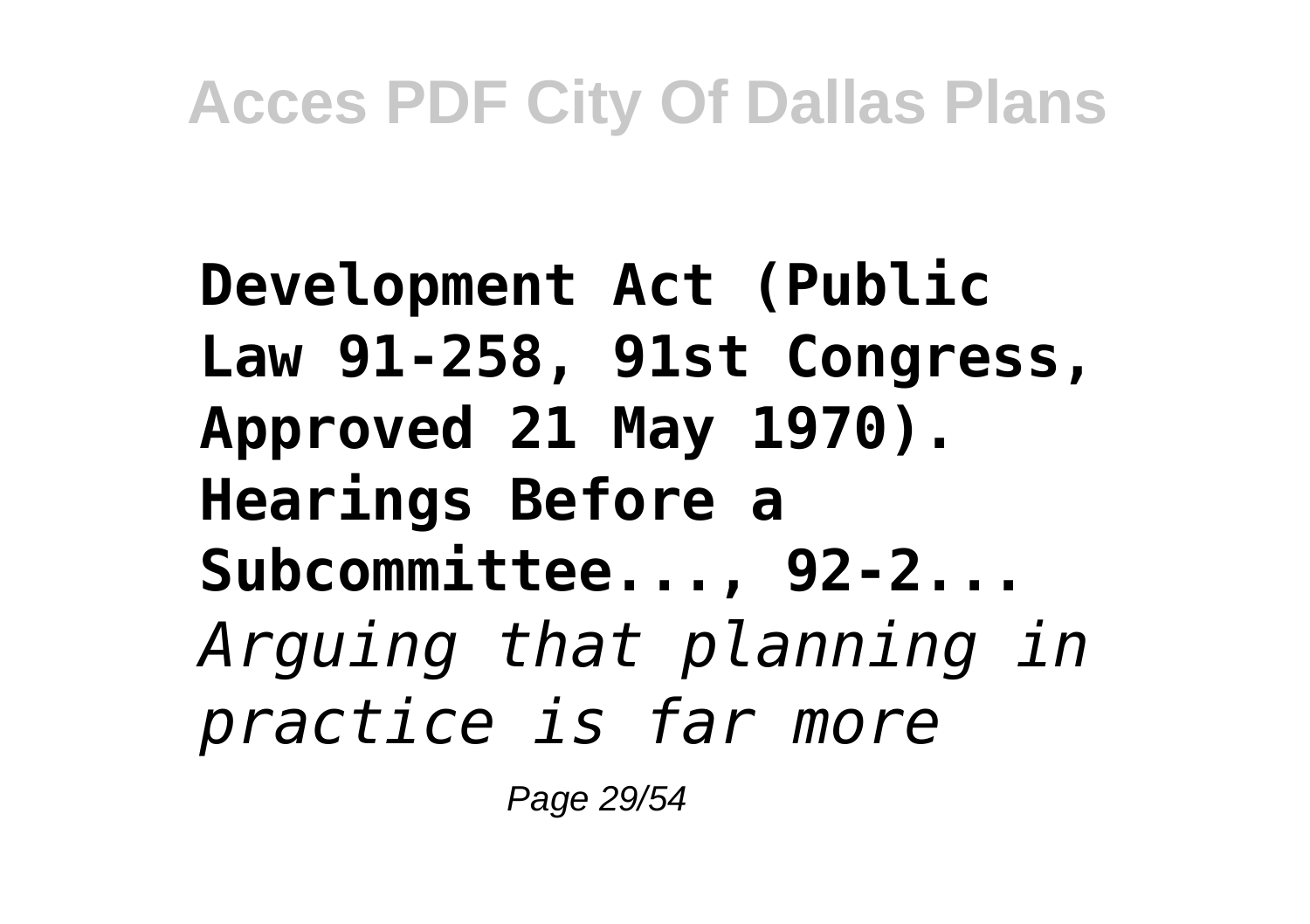*complicated than historians usually depict, the authors examine closely the everyday social, political, economic, ideological,* Page 30/54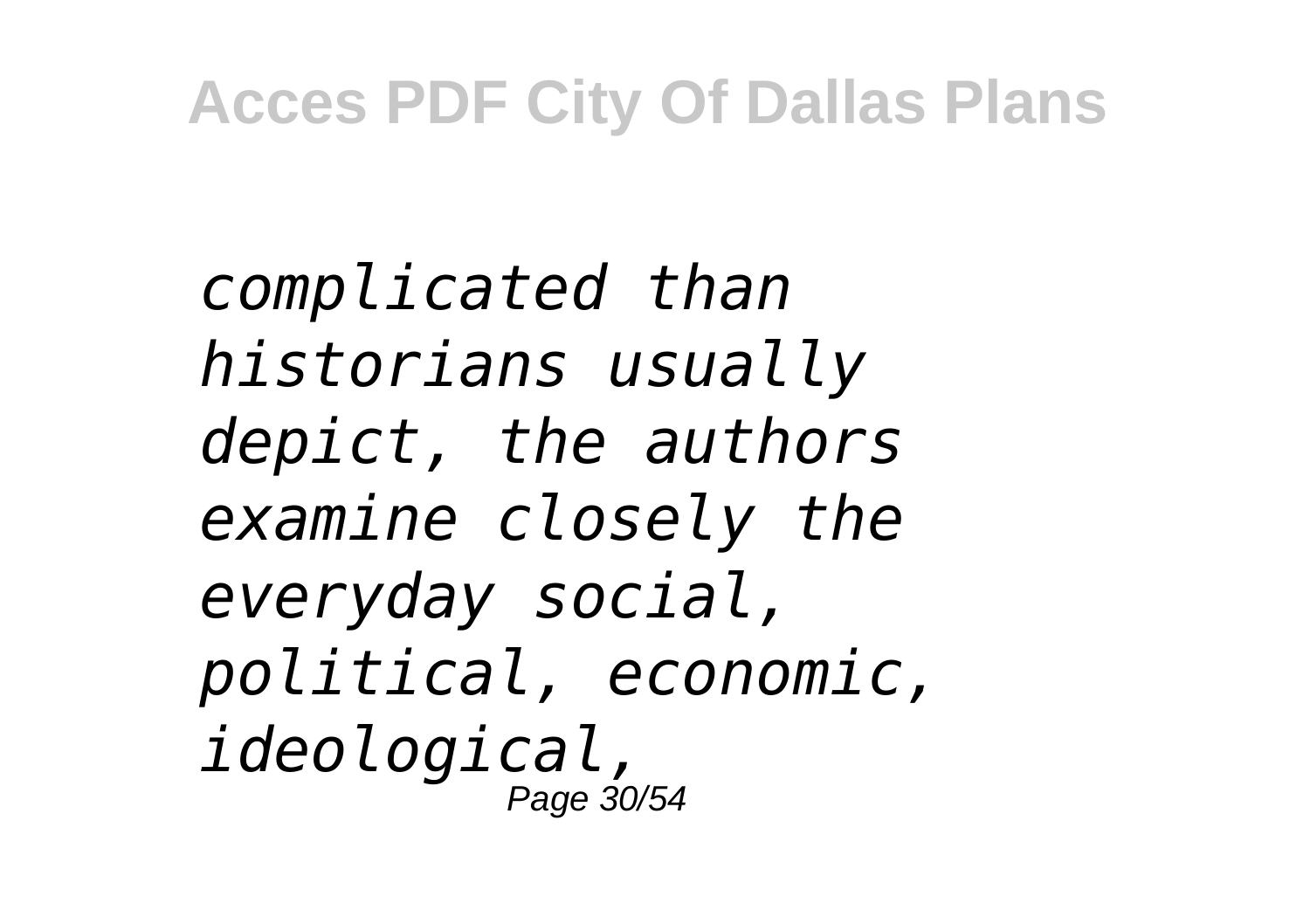*bureaucratic, and environmental contexts in which planning has occurred. In so doing, they redefine the nature of planning practice, expanding the range of* Page 31/54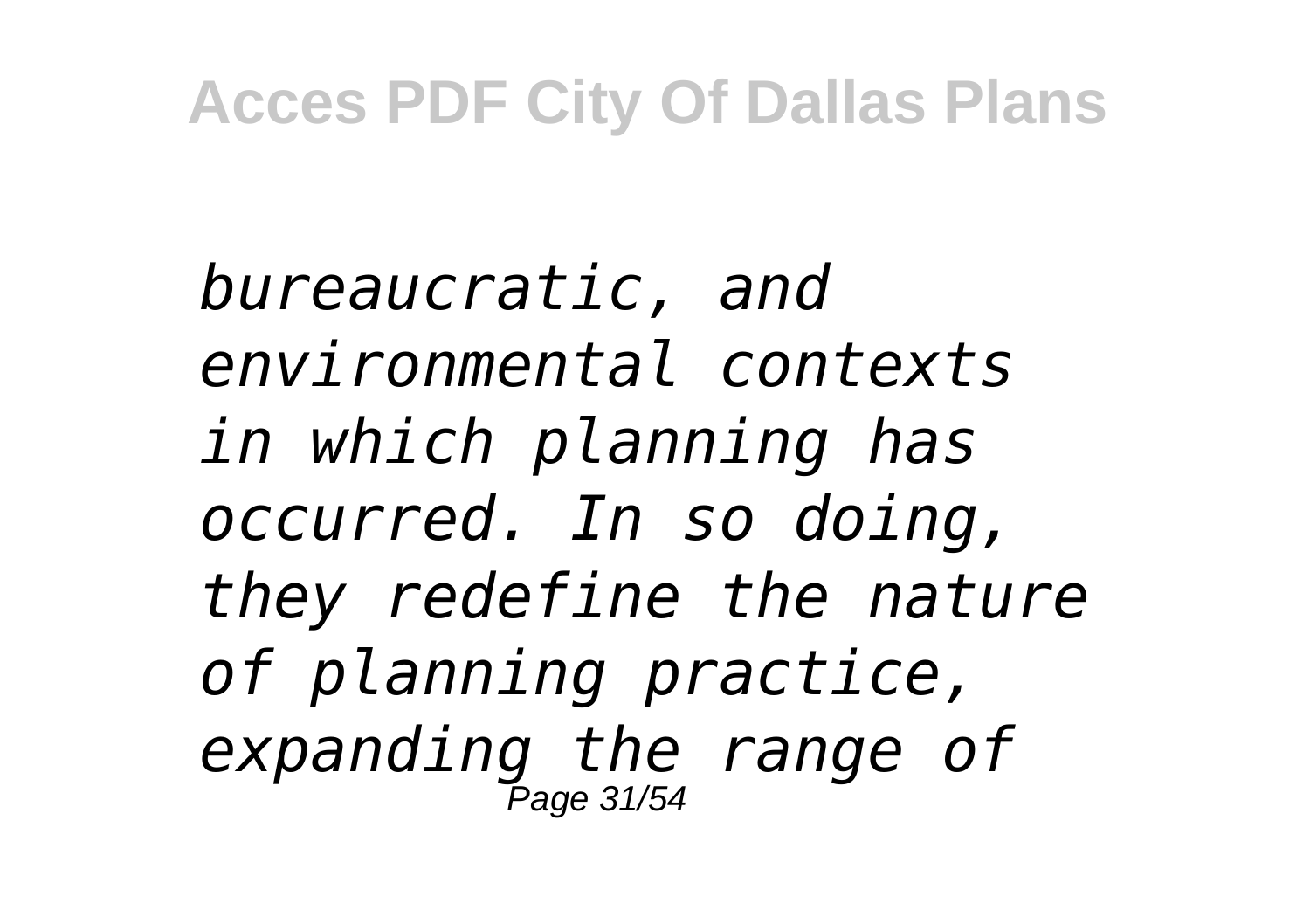*actors and actions that we understand to have shaped urban development. Energy and Water Development Appropriations for 2013* Page 32/54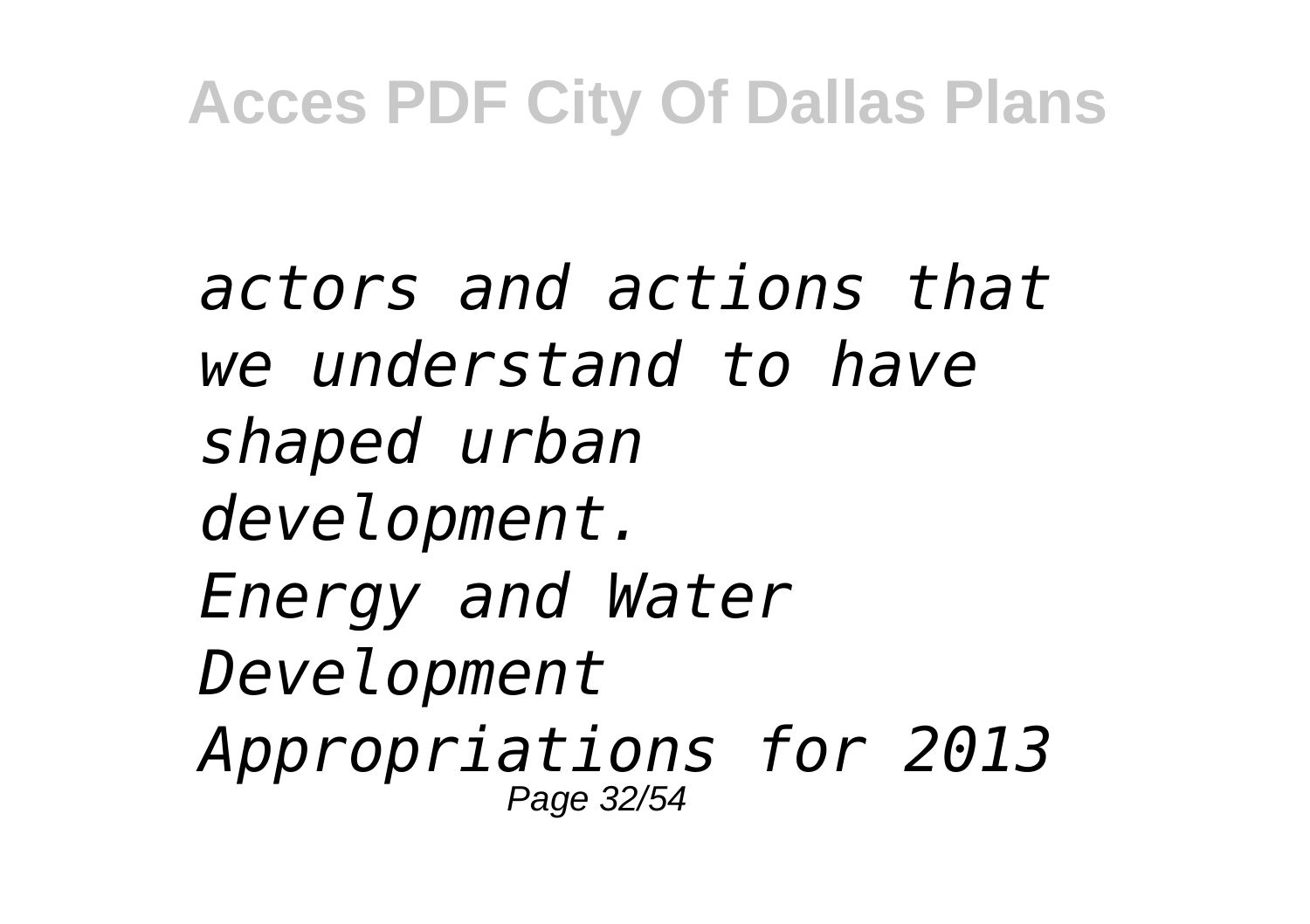*Hearings Before the Committee on Appropriations, House of Representatives, Ninetyfirst Congress, First Session Public Works for Water* Page 33/54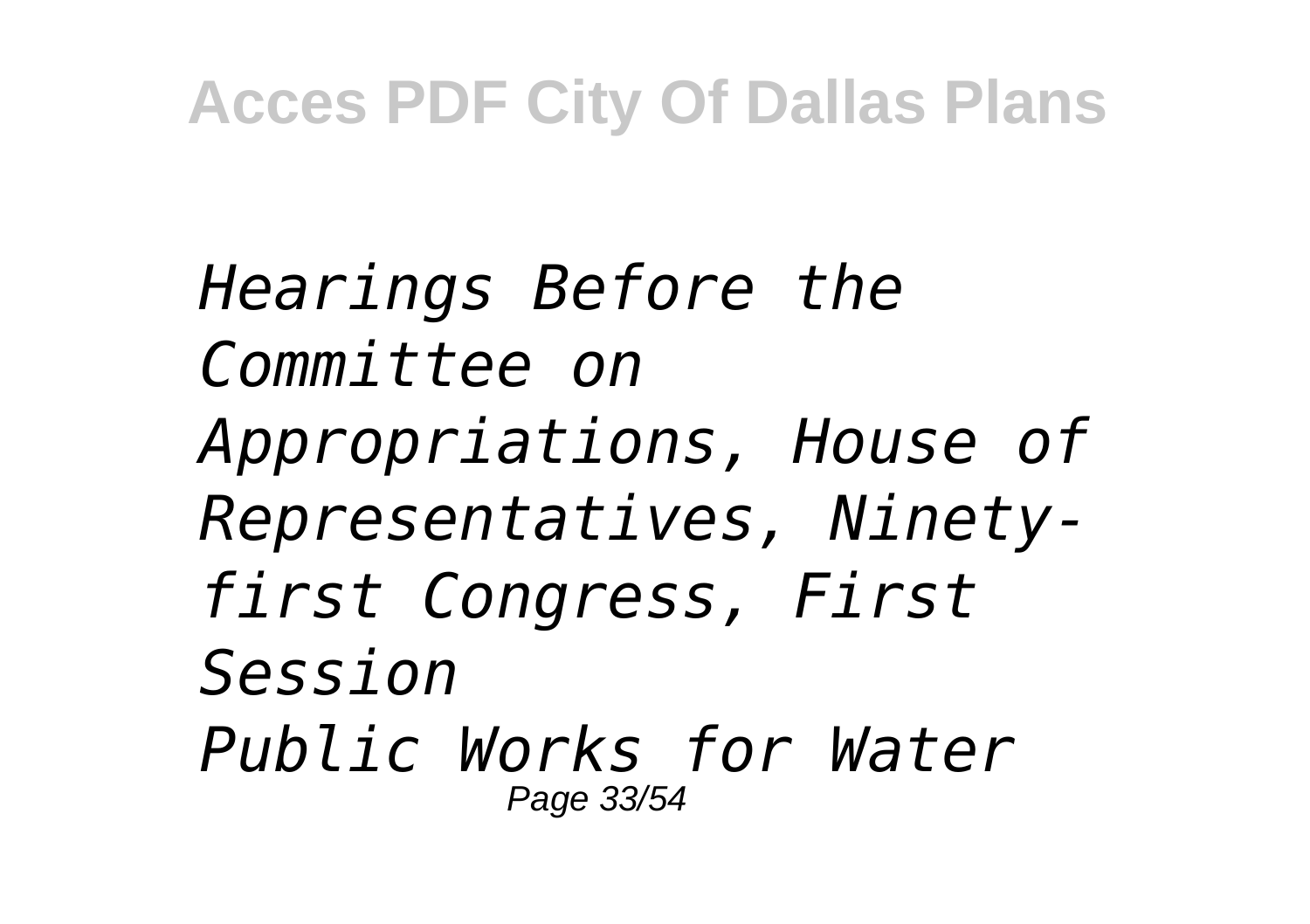*and Power Resources Development and Atomic Energy Commission Appropriations for Fiscal Year 1969 Energy and Water Development* Page 34/54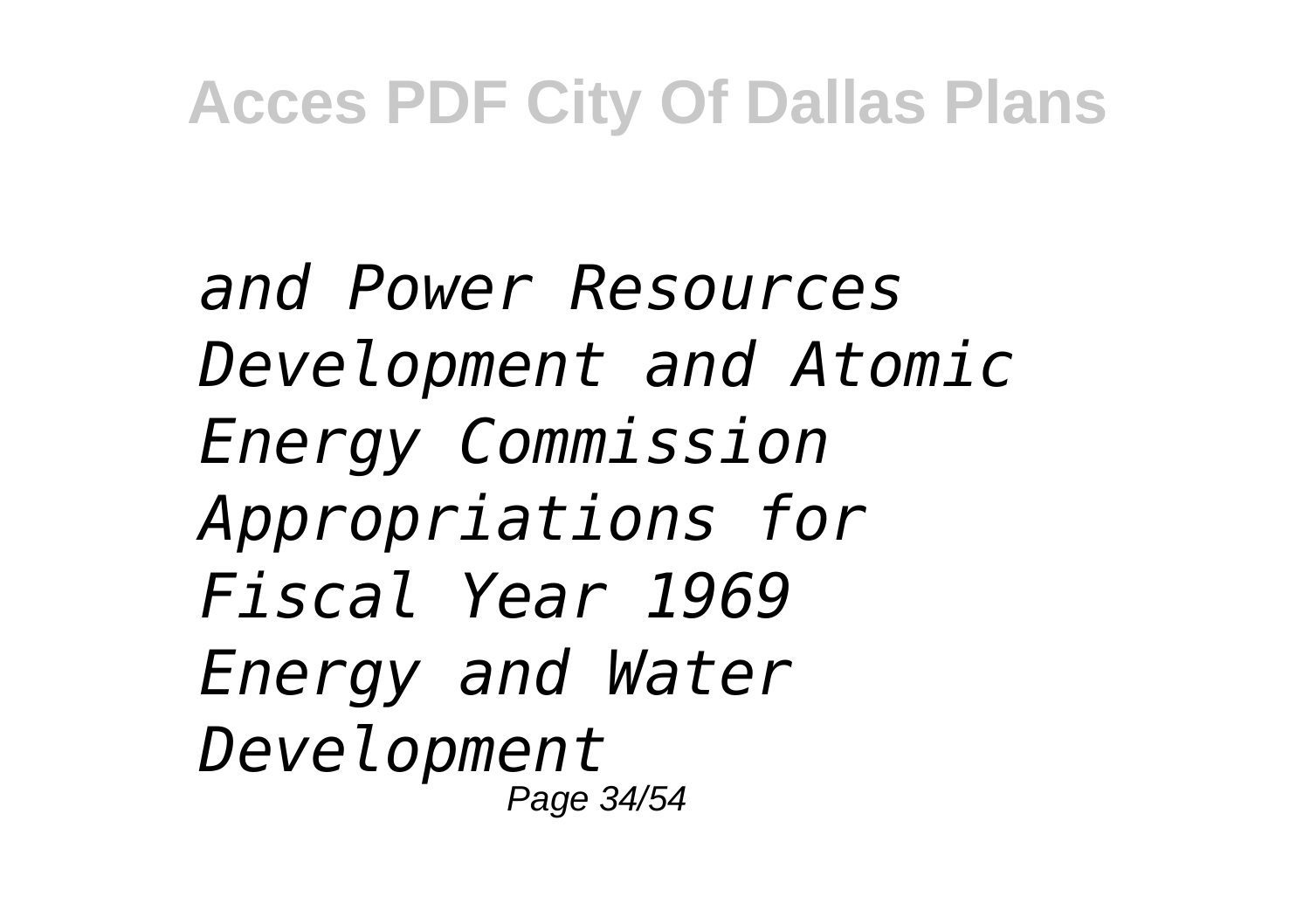*Appropriations for Fiscal Year 1981 Housing and Planning References Nondepartmental witnesses* Energy and water Page 35/54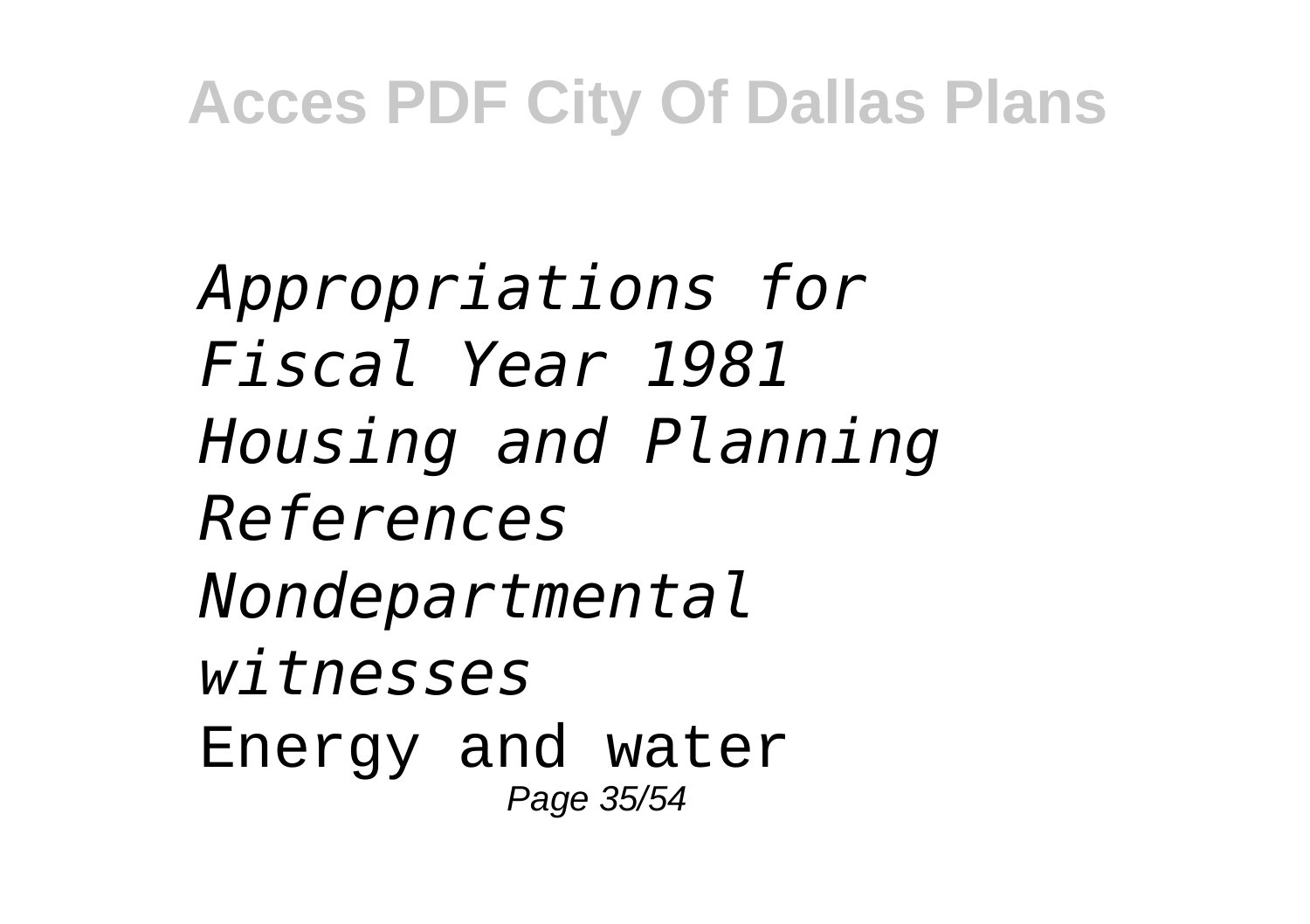development appropriations for 1981hearings before a subcommittee of the Committee on Appropriations, House of Representatives, Ninety-Page 36/54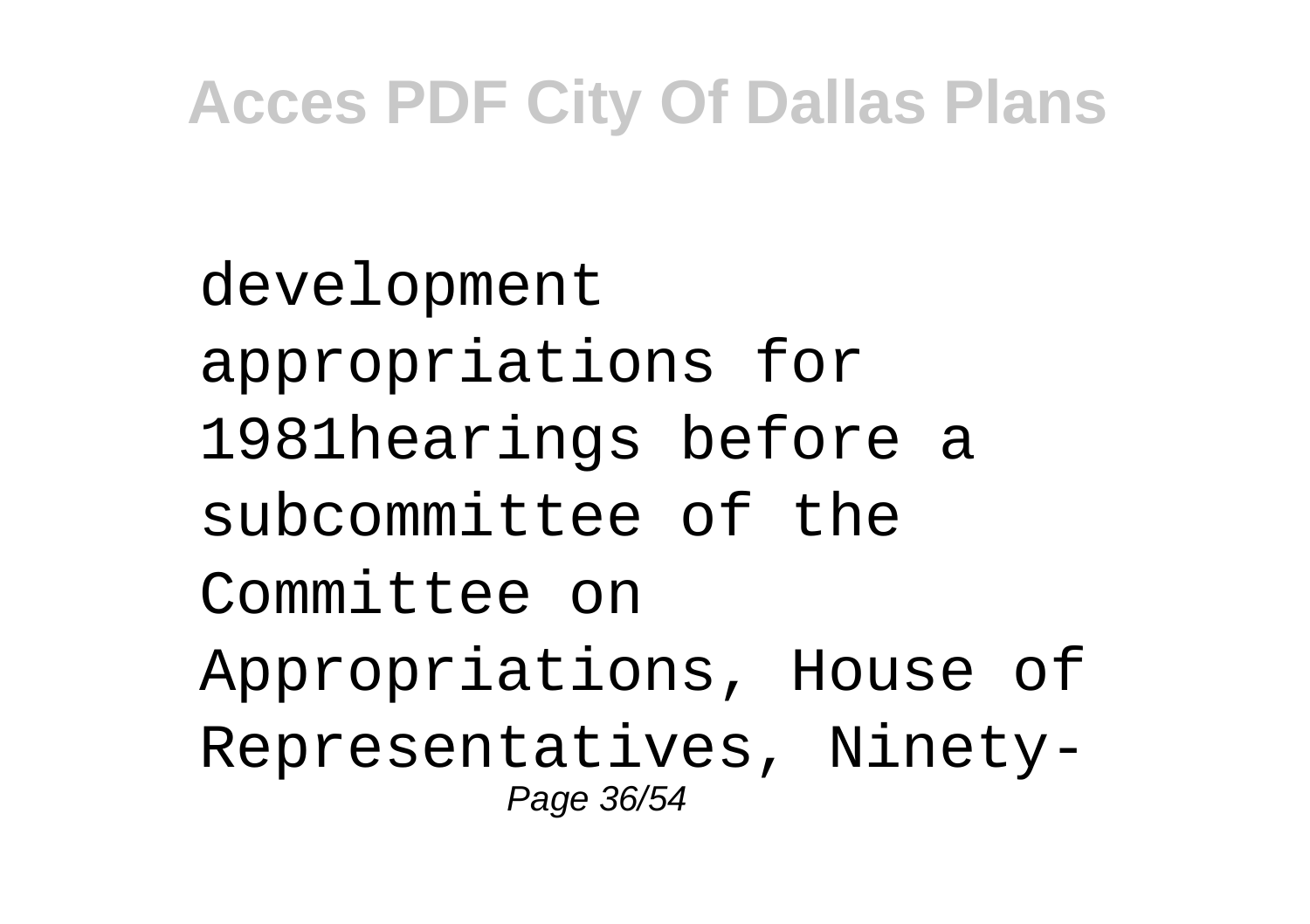sixth Congress, second sessionNorthwest Corridor Light Rail Transit Line to Farmers Branch and Carrollton in Dallas and Denton CountiesEnvironmental Page 37/54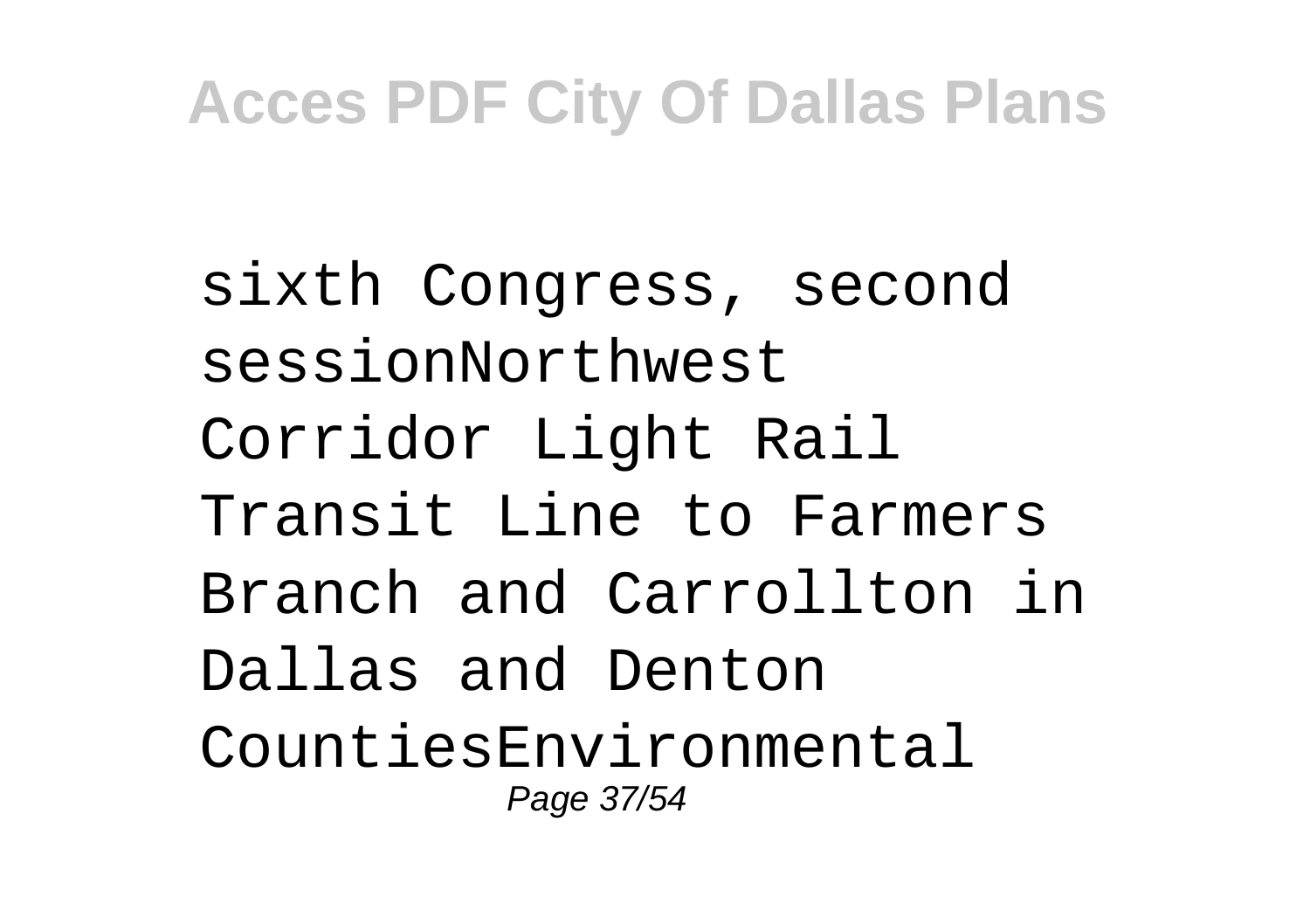Impact StatementTrinity Parkway, from IH-35E/SH-183 to US-175/SH-310, Dallas CountyEnvironmental Impact StatementEnergy and Water Development Page 38/54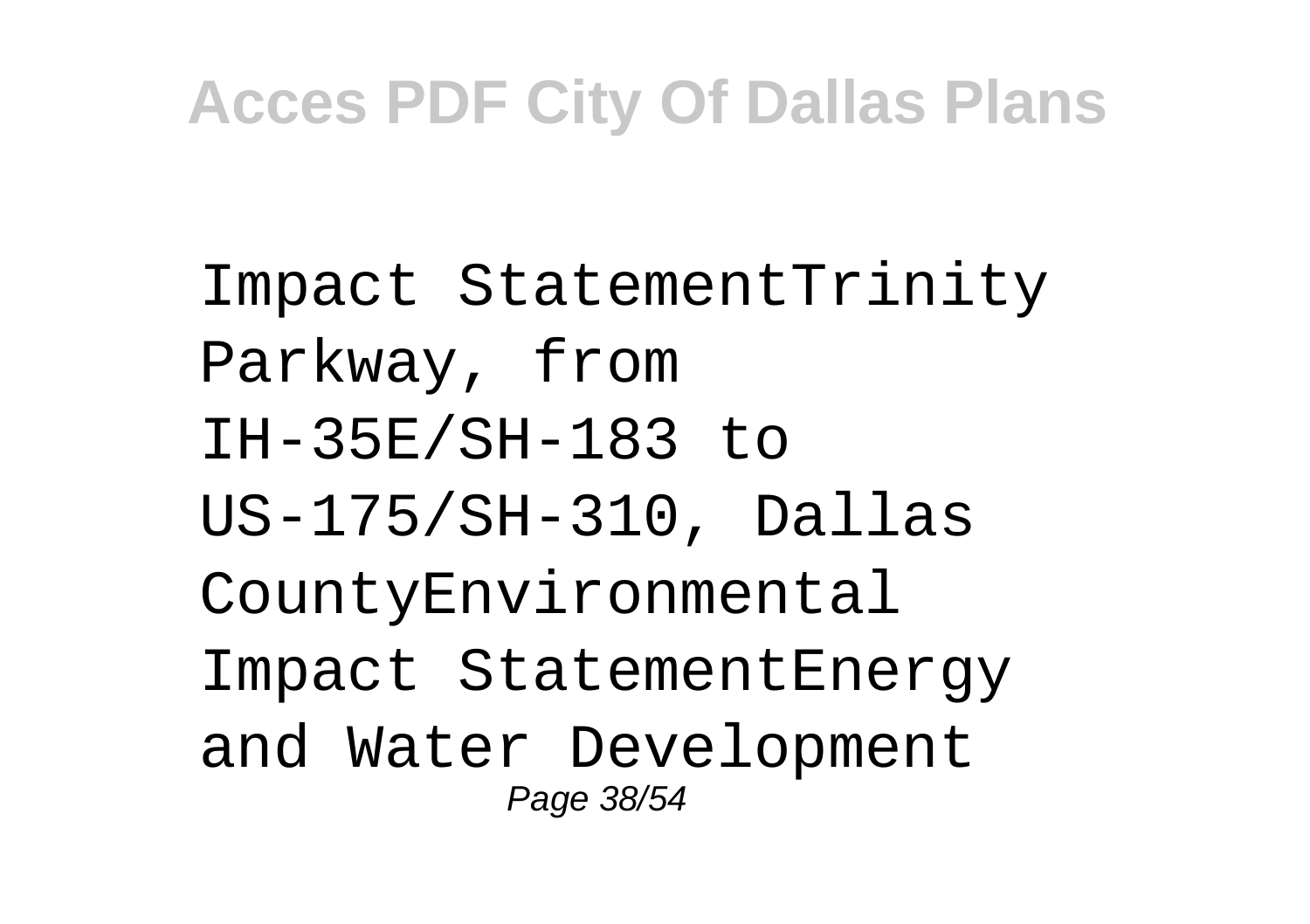Appropriations for Fiscal Year 1981Hearings Before a Subcommittee of the Committee on Appropriations, United States Senate, Ninetysixth Congress, Second Page 39/54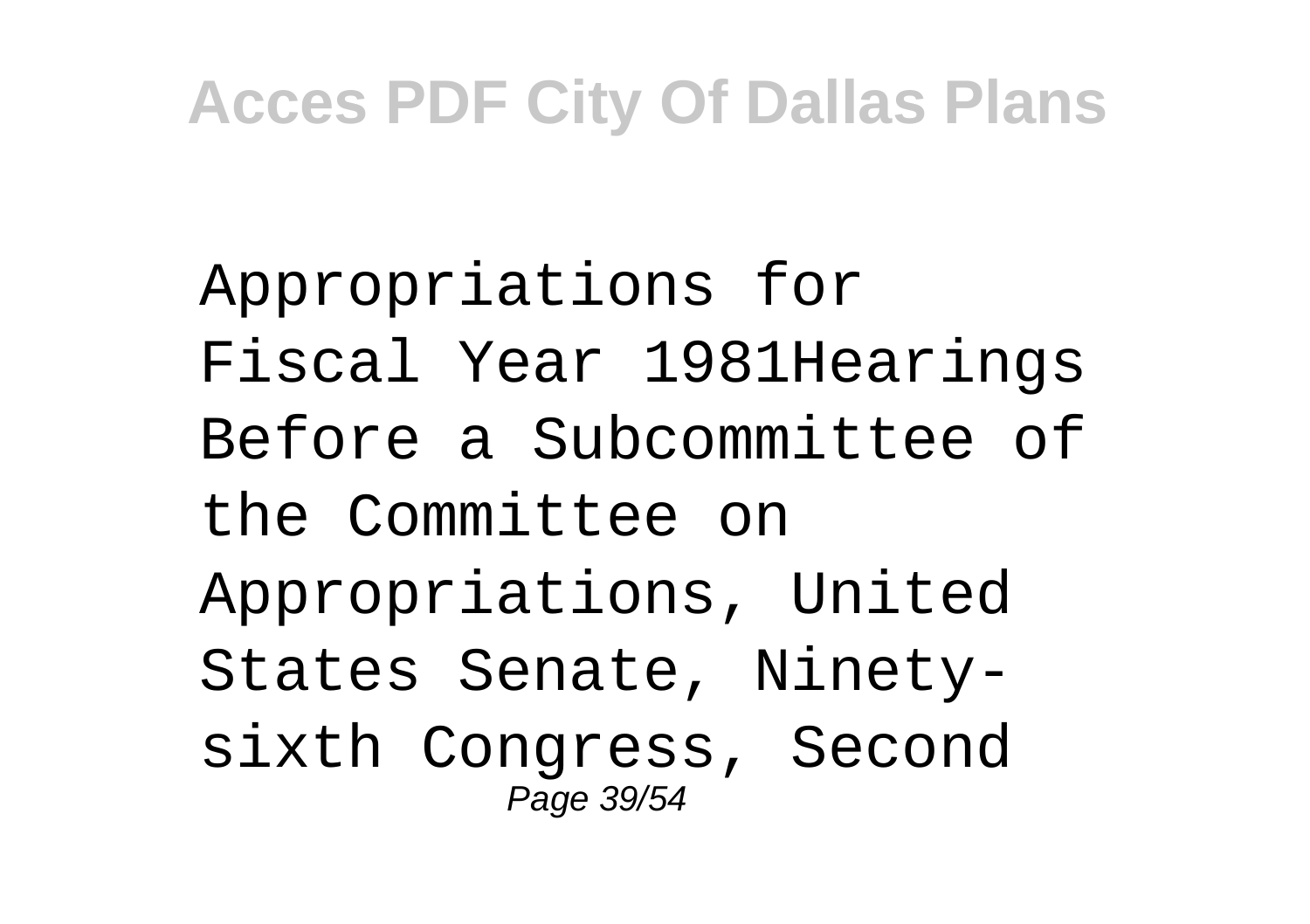SessionPublic Works for Water and Power Development and Energy Research Approprations for Fiscal Year ...Hearings Before a Subcommittee of the Page 40/54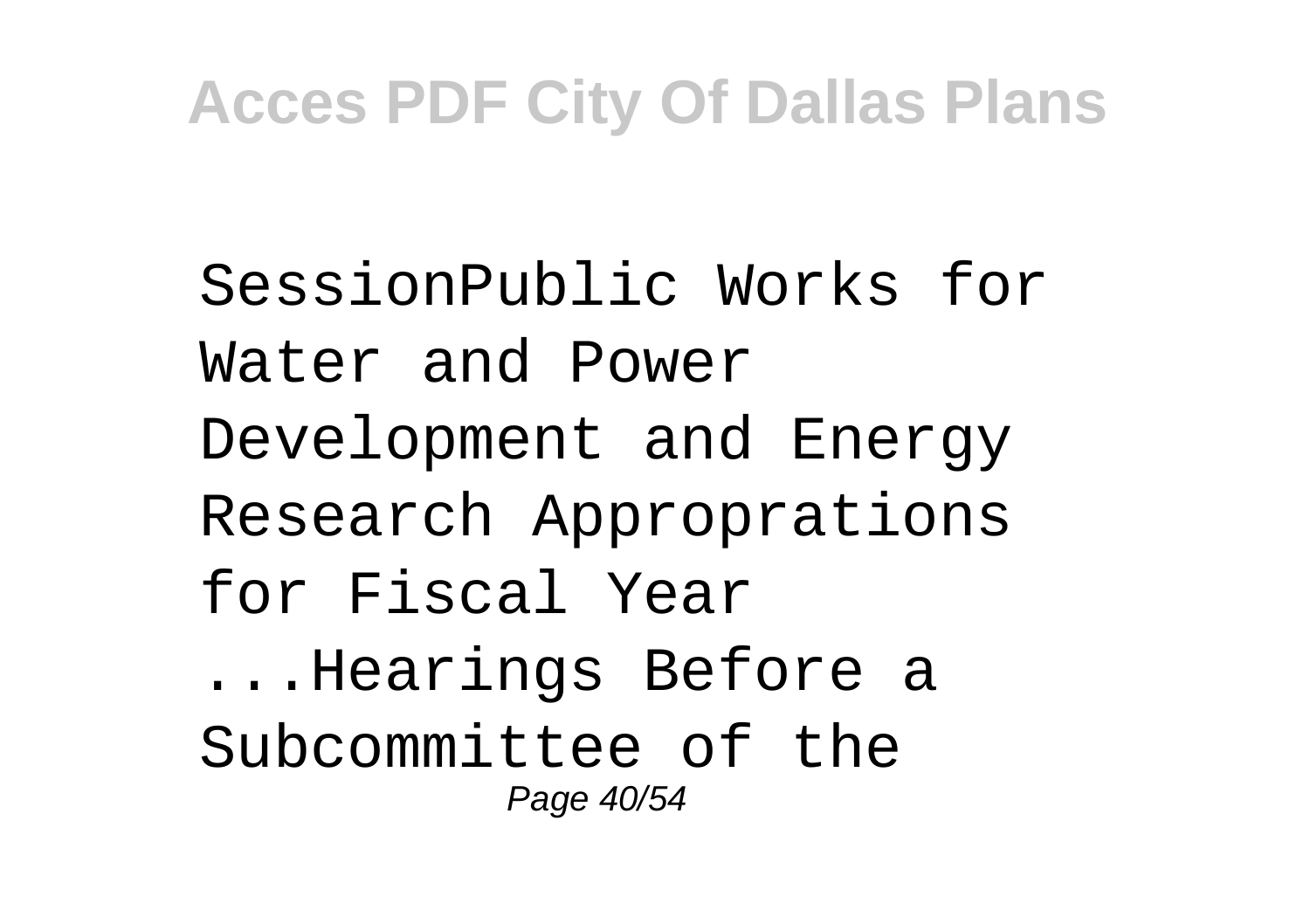Committee on Appropriations, United States SenatePublic Works for Water and Power Development and Energy Research Appropriations for Page 41/54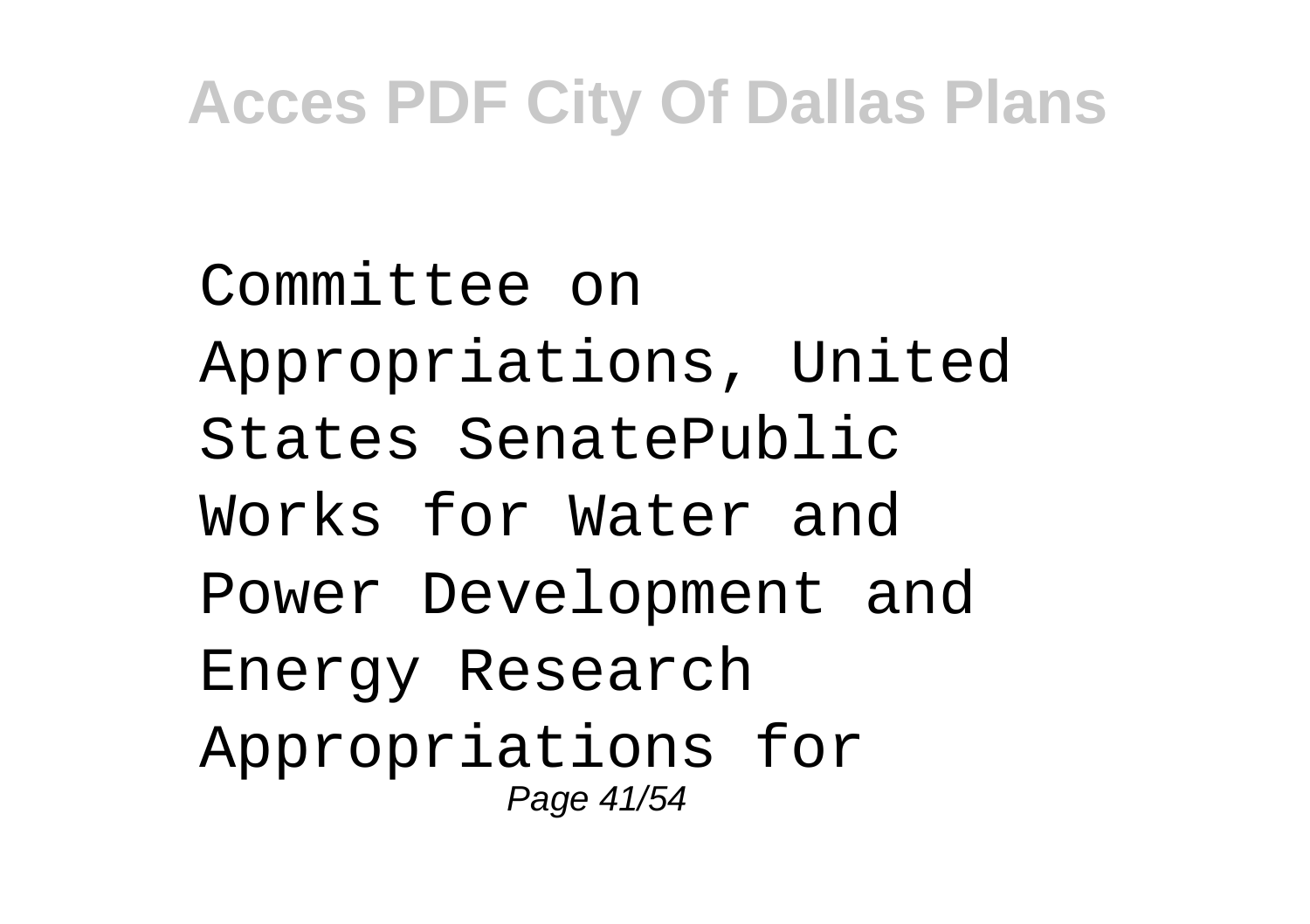Fiscal Year 1977Hearings Before a Subcommittee of the Committee on Appropriations, United States Senate, Ninetyfourth Congress, Second SessionPublic Works for Page 42/54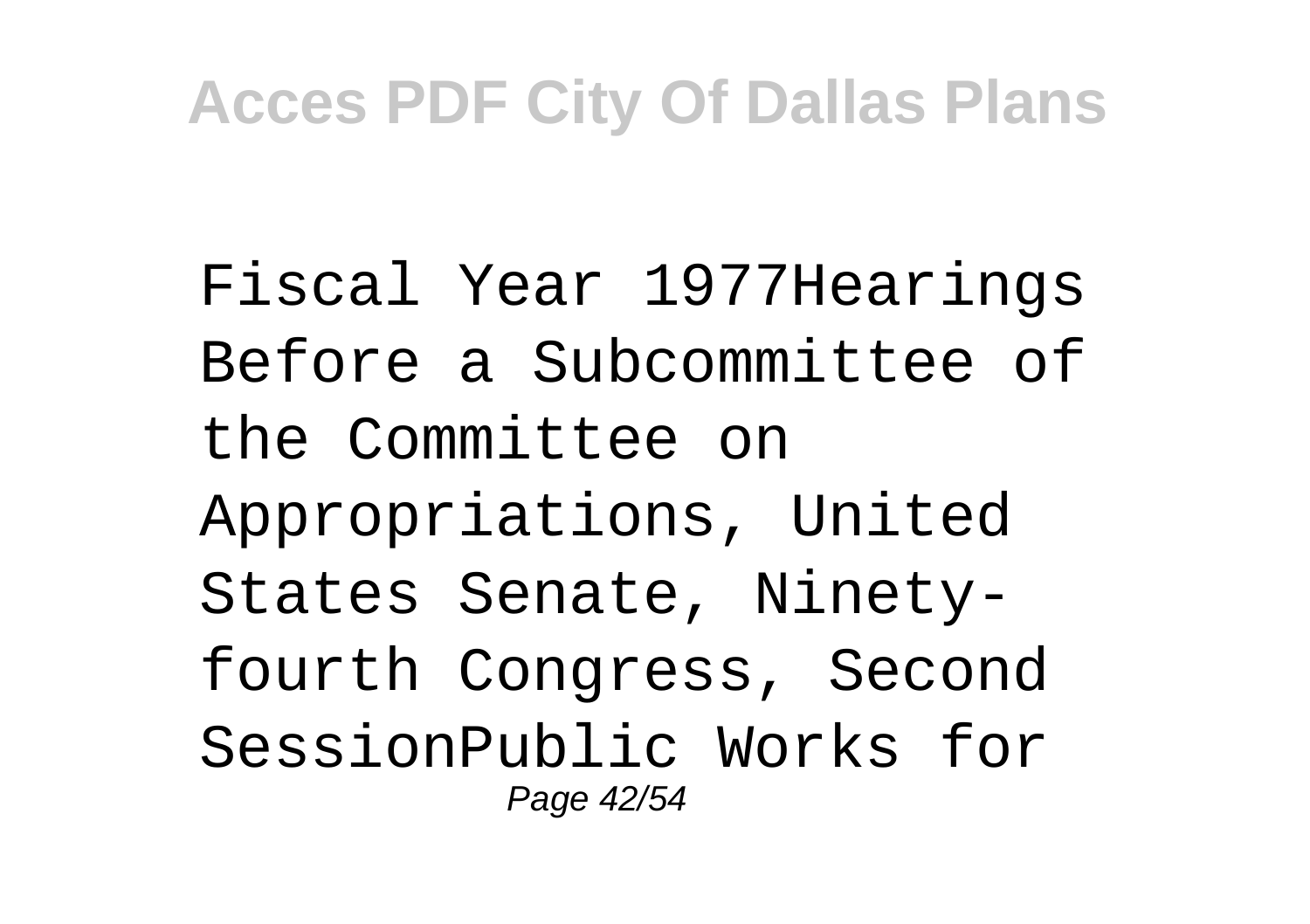Water and Power Development and Atomic Energy Commission Appropriation Bill, 1974Hearings, Ninetythird Congress, First SessionPublic Works for Page 43/54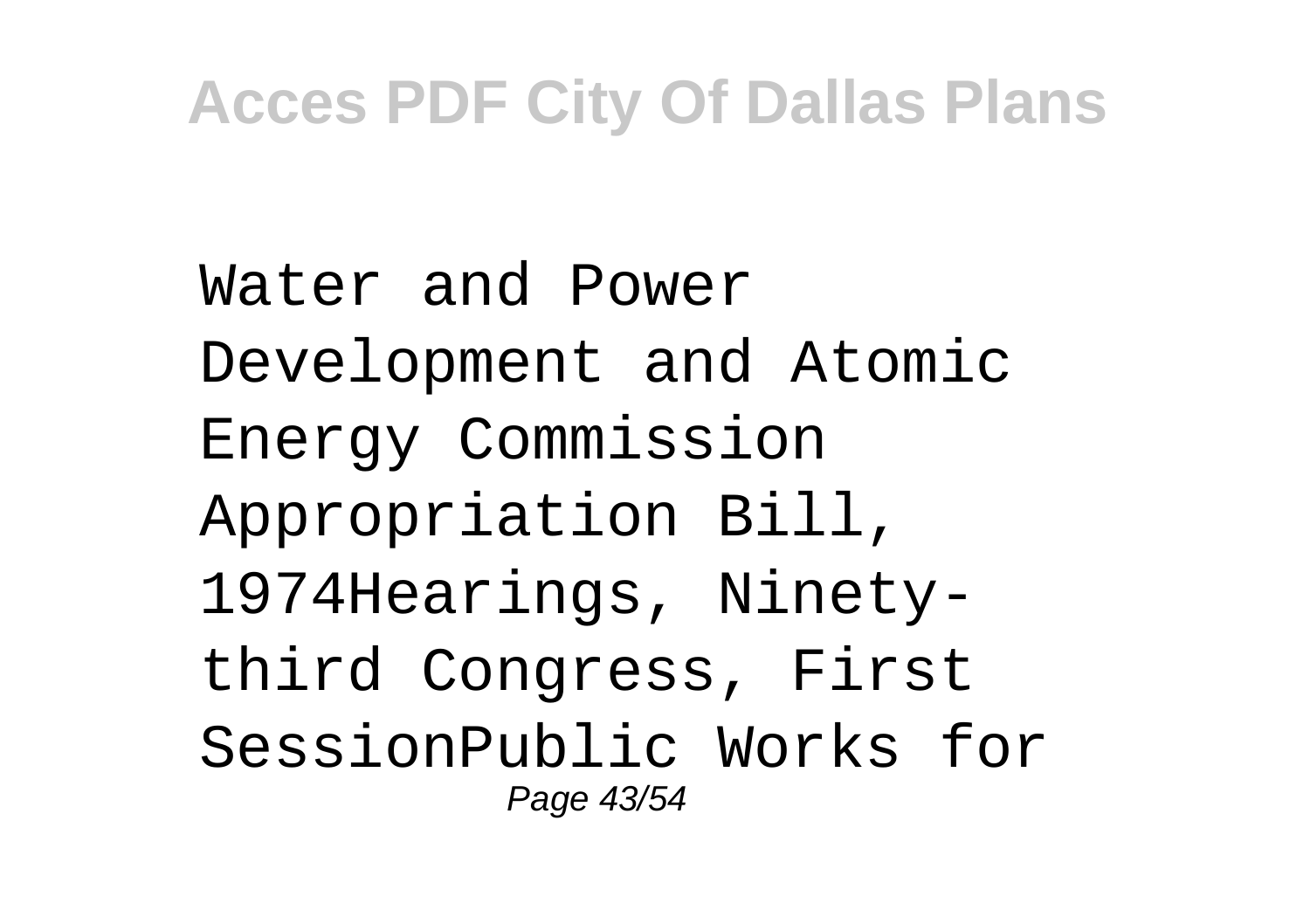Water and Power Development and Atomic Energy Commission Appropriations for Fiscal Year 1974Hearings Before a Subcommittee of the Committee on Page 44/54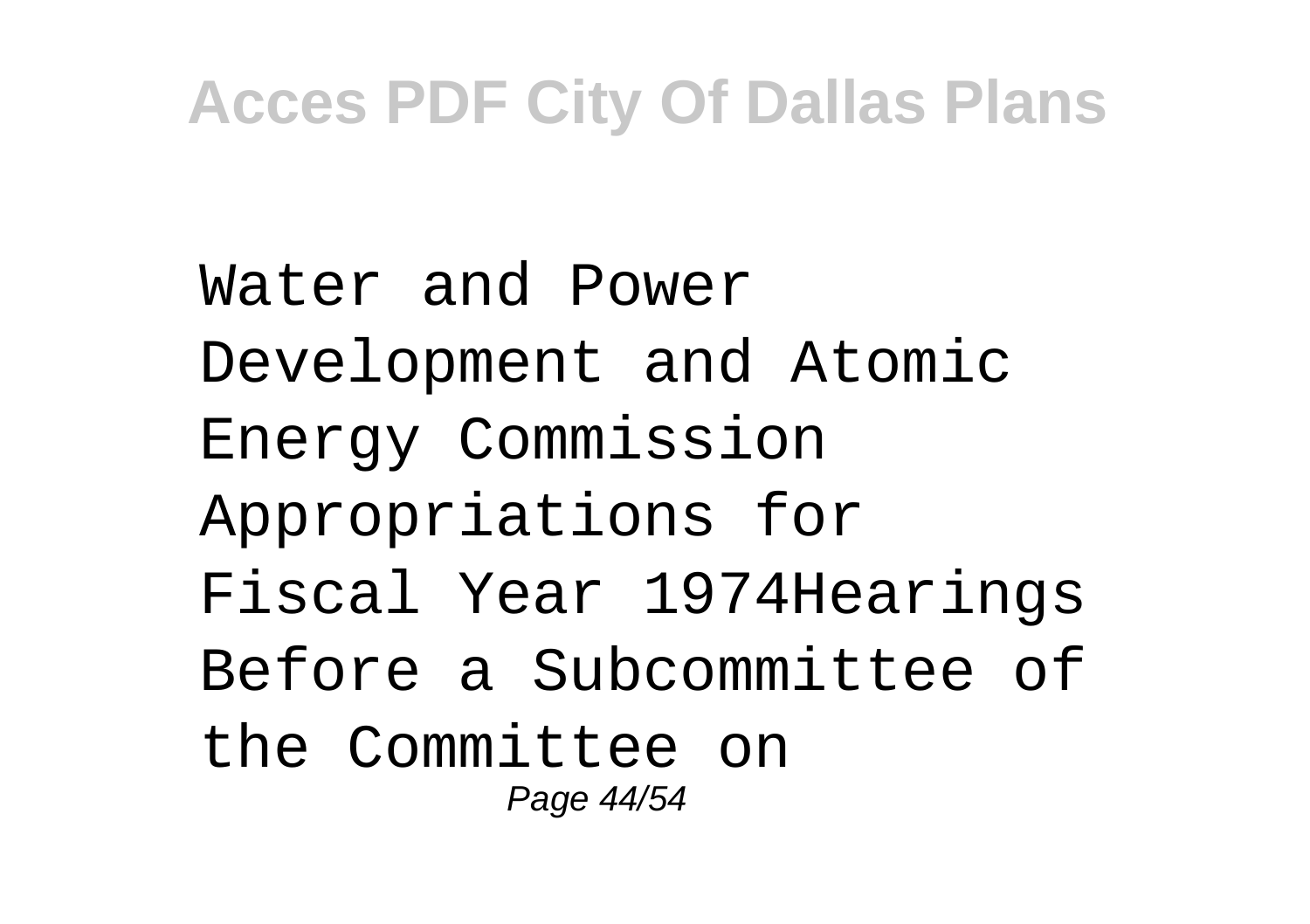Appropriations, United States Senate, Ninetythird Congress, First Session ...Planning the Twentieth-century American CityJHU Press Hearings Before a Page 45/54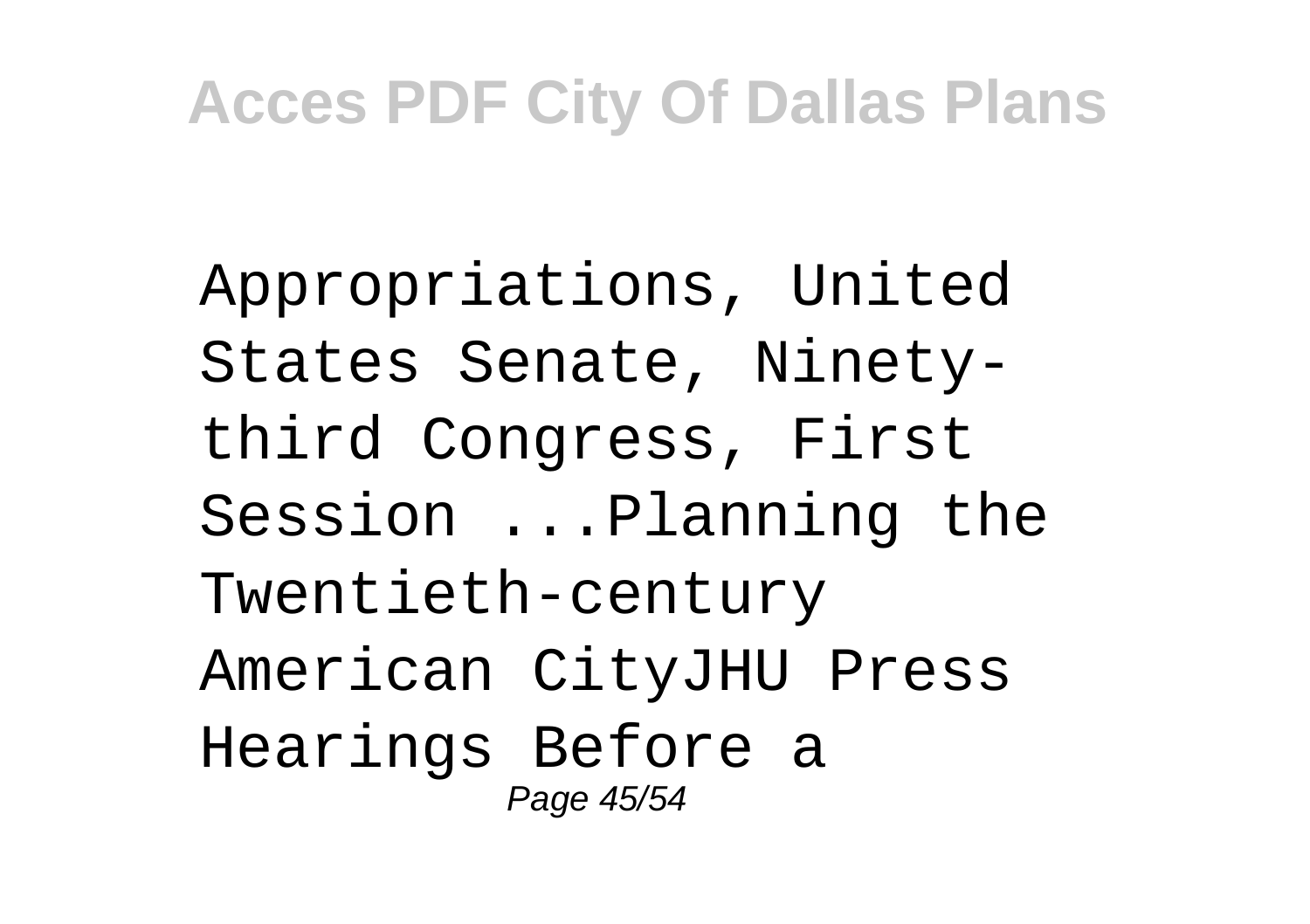Subcommittee of the Committee on Appropriations, United States Senate, Ninetythird Congress, First Session ...

Planning, Developing, Page 46/54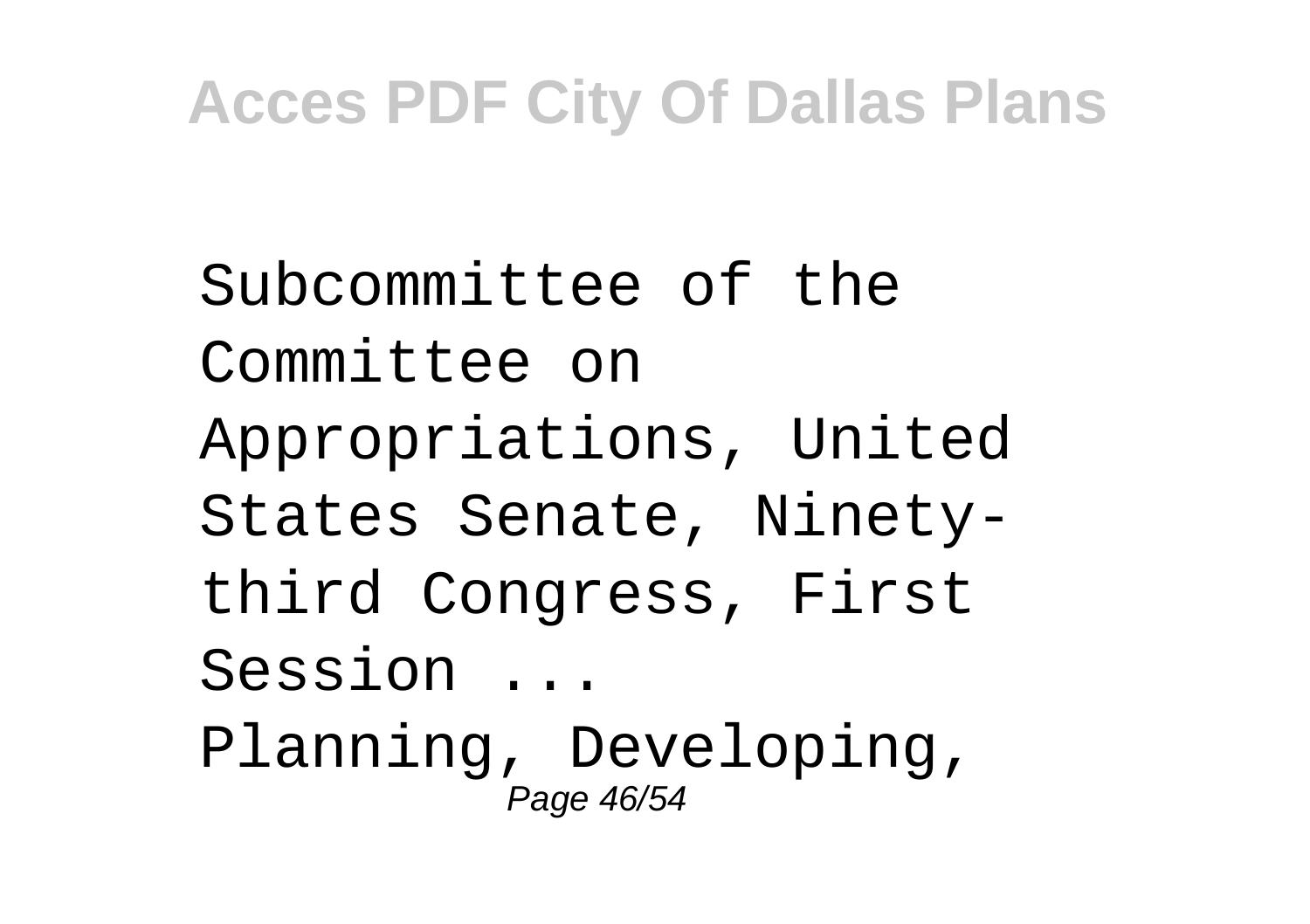and Implementing Community-sensitive Transit Upper Trinity River Basin, Trinity River, Programmatic EIS Private Sector Page 47/54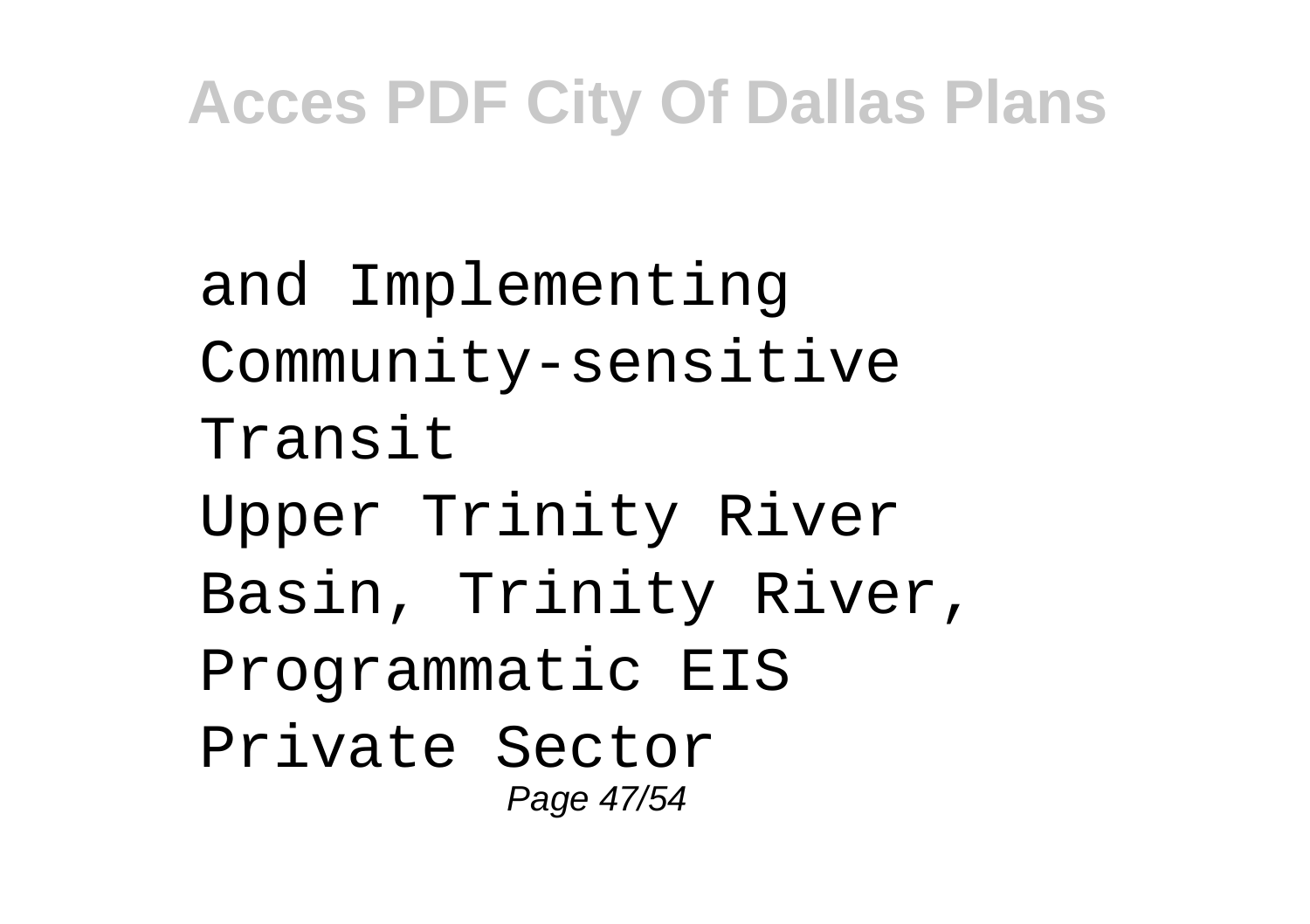Participation in the Financing and Management of Transportation Programs Public Works for Water and Power Development and Atomic Energy Page 48/54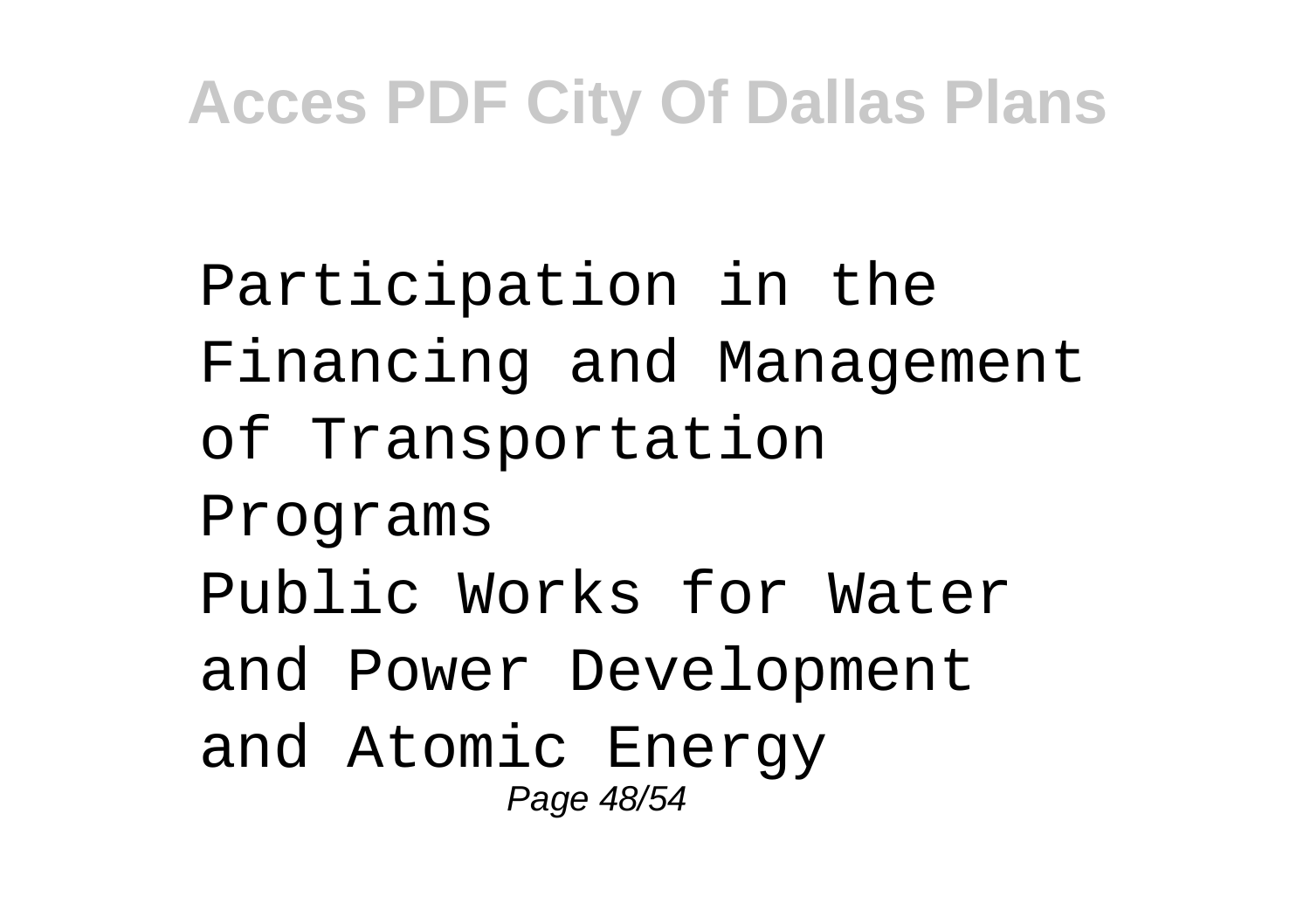Commisstion Appropriation Bill Department of Transportation and Related Agencies Appropriations for 1991: Testimony of memembers Page 49/54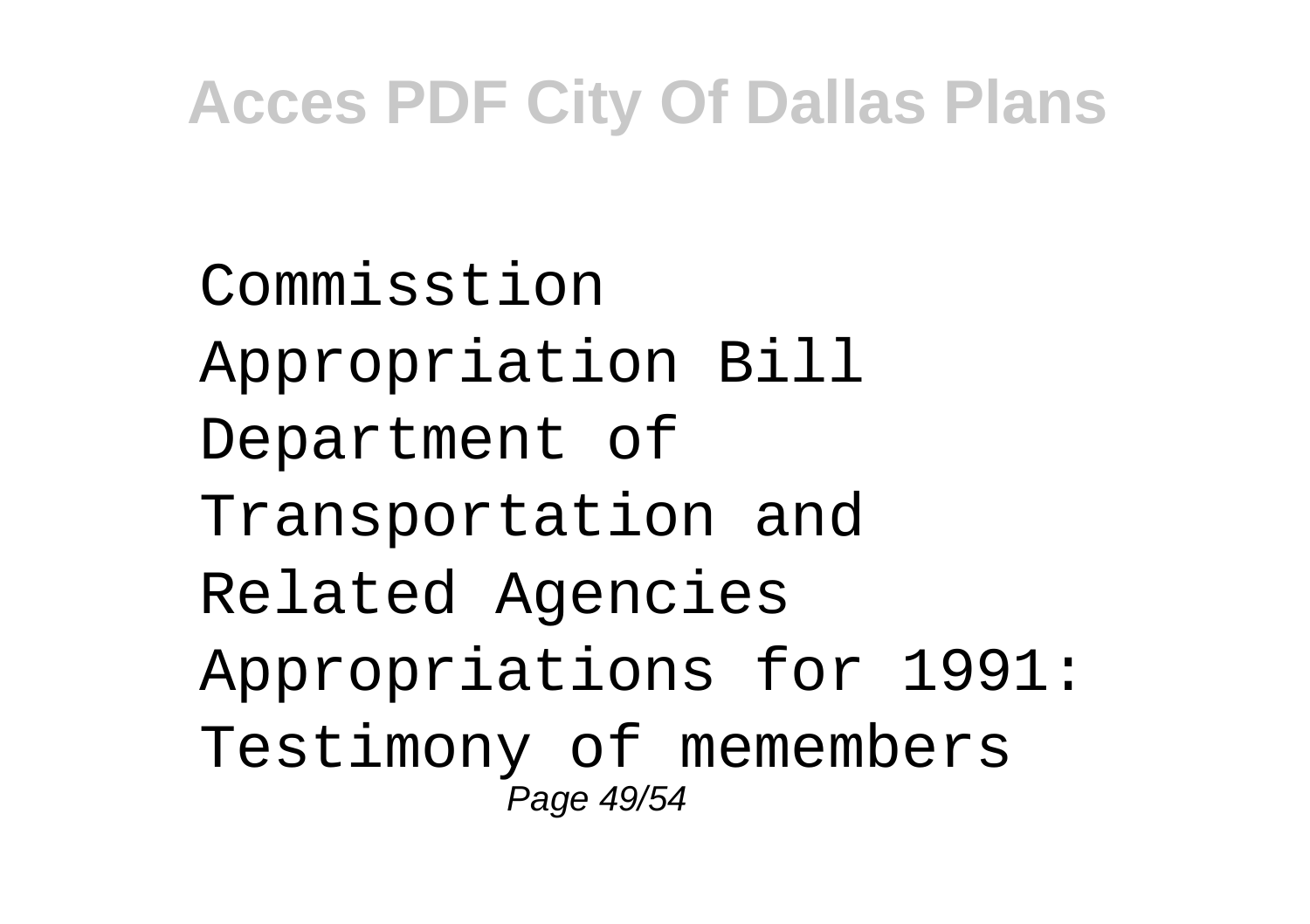of Congress and other interested individuals and organizations This booklet describes and illustrates some of the ways the transportation planning, development, and Page 50/54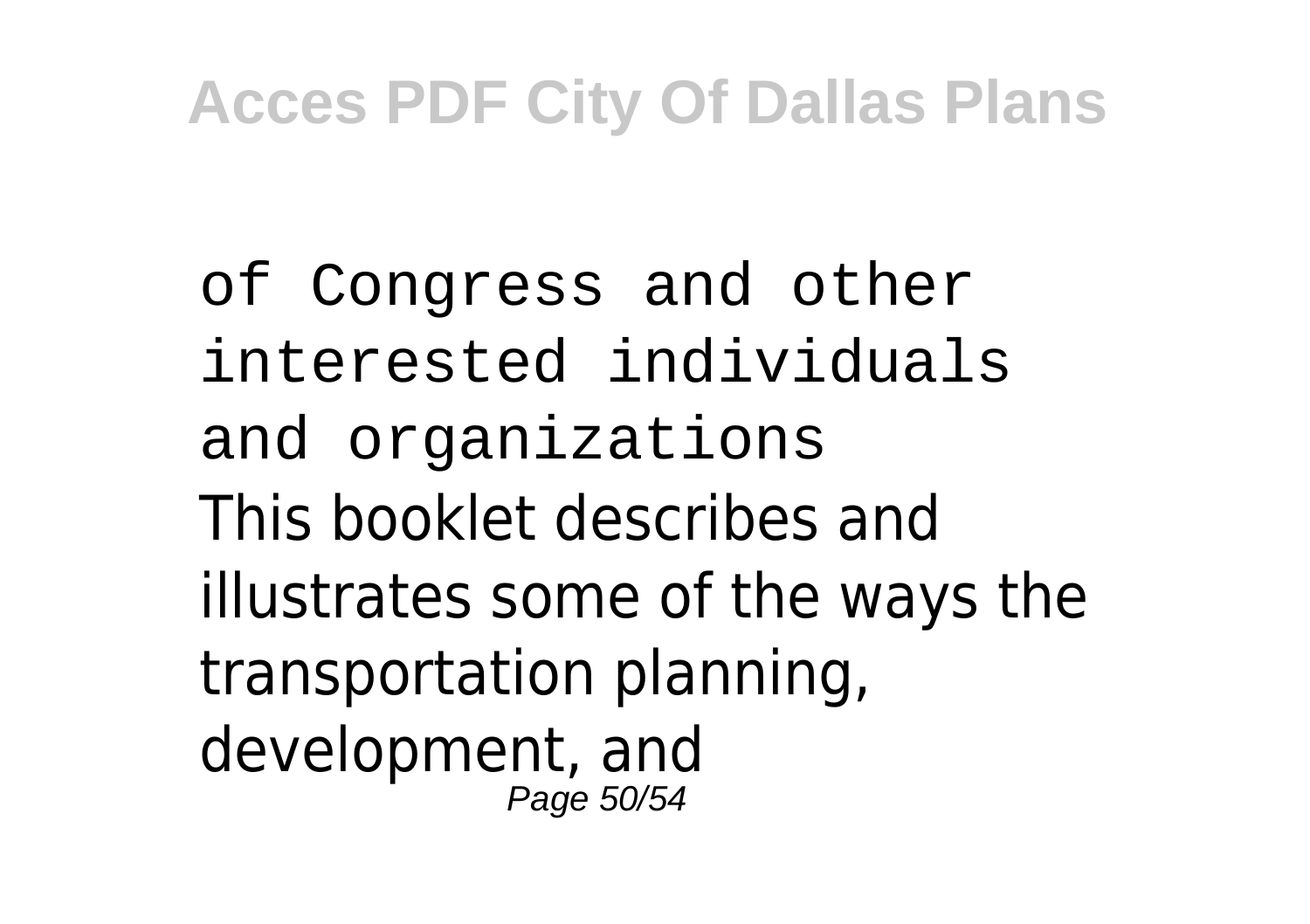implementation process is producing commmunitysensitive transportation facilities and services. Trinity Parkway, from IH-35E/SH-183 to US-175/SH-310, Dallas County Page 51/54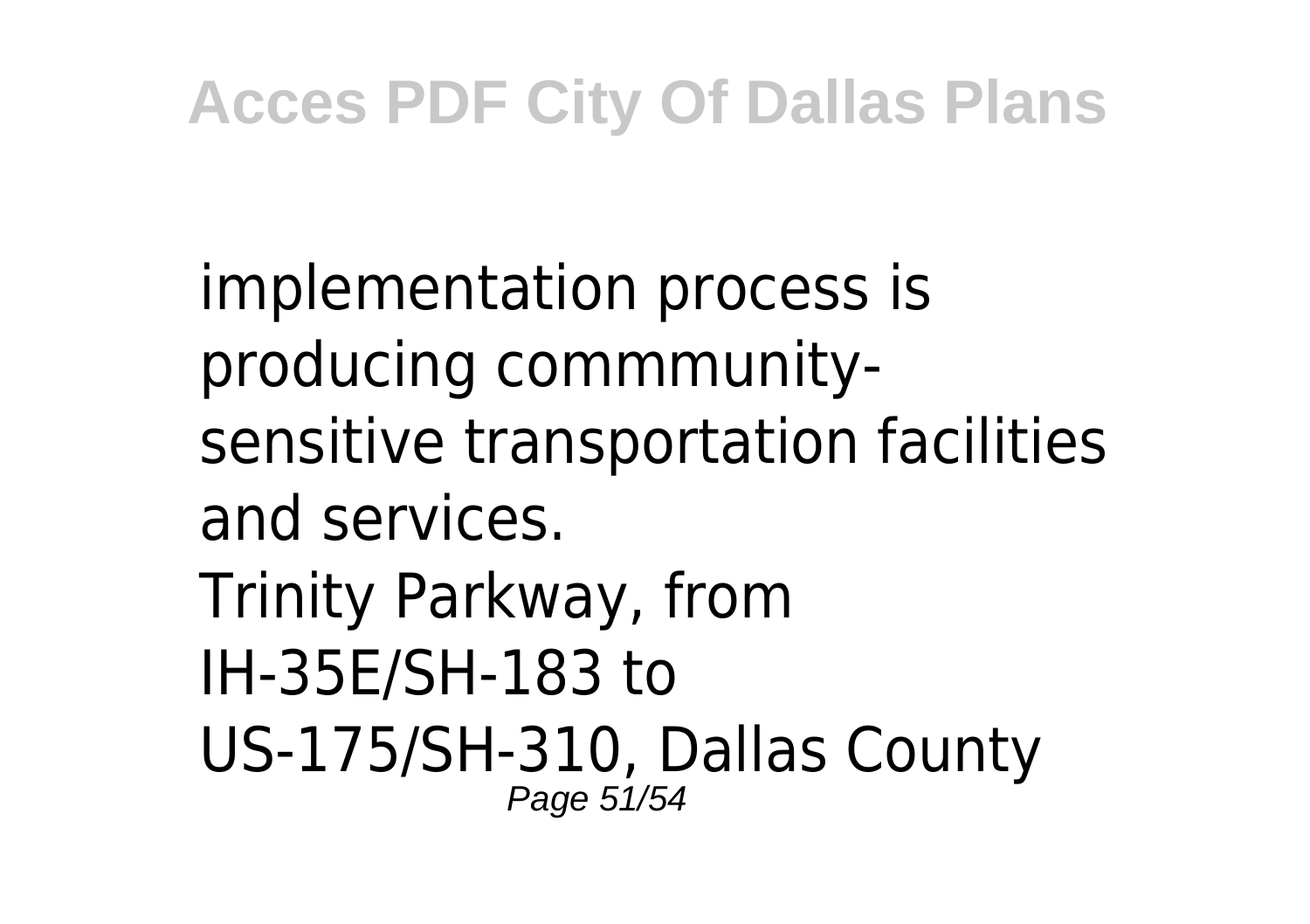Promoting Environmental Quality Through Urban Planning and Controls Annual Report of Operations Under the Airport and Airway Development Act of 1970 as Amended by the Airport and<br>Page 52/54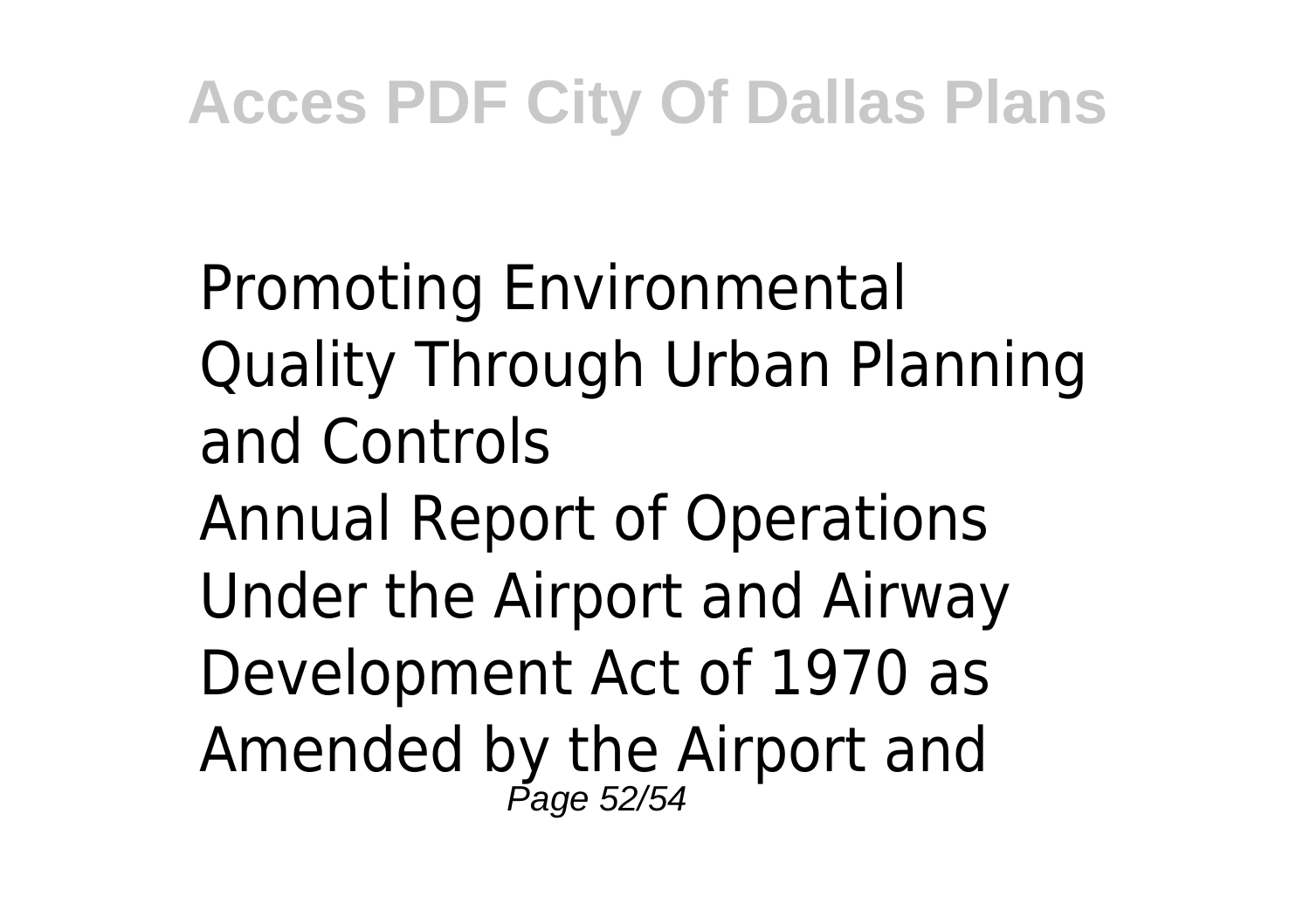Airway Development Act Amendments of 1976 Public Works for Water and Power Development and Energy Research Approprations for Fiscal Year ... Environmental Impact Page 53/54